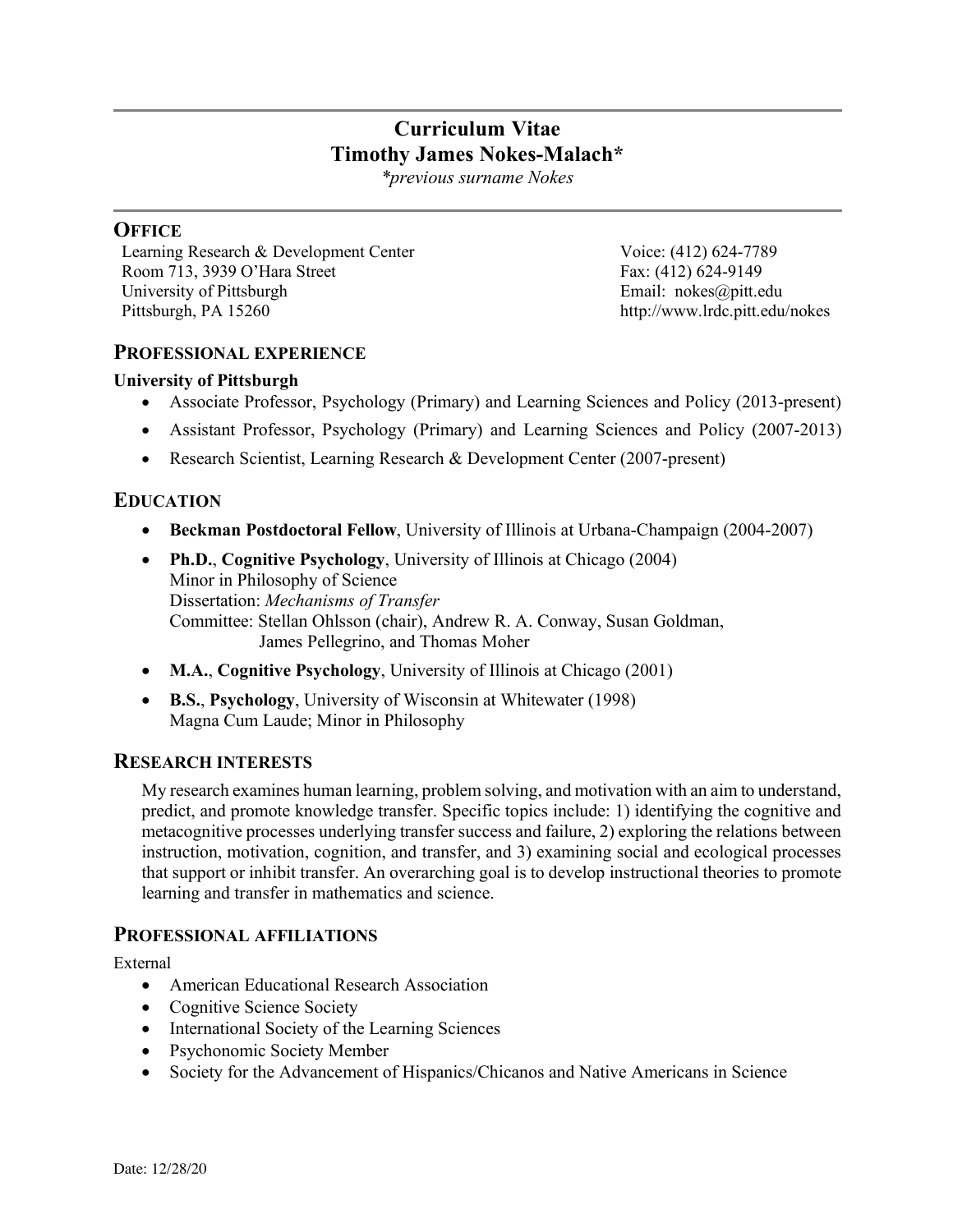Internal

- Center for Mindfulness and Consciousness Studies
- Discipline Based Science Education Research Center
- LearnLab (Pittsburgh Science of Learning Center; Pitt & CMU)
- Motivation Center

#### **HONORS AND AWARDS**

- Nominated for the Tina and David Bellet Teaching Excellence Award, University of Pittsburgh (2015, 2016)
- Beckman Fellowship, Beckman Institute for Advanced Science and Technology, University of Illinois at Urbana-Champaign (2004-2007)
- Cognitive Science Travel Funding Award, National Science Foundation (2001; 2005)
- Abraham Lincoln Fellowship, University of Illinois at Chicago (1999-2000; 2001-2004)
- Research Travel Funding Award, University of Illinois at Chicago (1999-2003)
- ACT-R Summer School Travel Funding Award, Carnegie Mellon University (2002)
- Provost Award for Graduate Research, University of Illinois at Chicago (2002)
- Diversity Fellowship, University of Illinois at Chicago, (2000-2001)
- Golden Key National Honors Society, University of Wisconsin at Whitewater (1997)
- Vice-President of the local chapter of Psi Chi National Honors Society, University of Wisconsin at Whitewater (1997)
- Secretary and Vice-President of the Intertribal Student Association (American Indian Group), University of Wisconsin at Whitewater (1997)

## **PUBLICATIONS**

*<sup>P</sup>* Indicates a postdoctoral author, *<sup>G</sup>* graduate student author, *<sup>U</sup>*undergraduate student author

## **JOURNAL PAPERS**

- 1) *<sup>P</sup>* Morphew, J. W., *<sup>P</sup>* Kuo, E., *<sup>G</sup>* King-Shepard, Q., *<sup>U</sup>* Lin, R., *<sup>U</sup>* Kwon, P., **Nokes-Malach, T. J.**, Mestre, J. P. (in press). Doing and seeing are not believing: Investigating when and how conceptual knowledge impinges on observation and recall of physical motion. *Journal of Experimental Psychology: Applied*.
- 2) *<sup>G</sup>*Zepeda, C. D., & **Nokes-Malach, T. J.** (in press). Metacognitive study strategies in a college course and their relation to exam performance. *Memory and Cognition*.
- 3) *<sup>G</sup>* Whitcomb, K. M., *<sup>G</sup>* Kalender, Y., **Nokes-Malach, T. J.**, Schunn, C., & Singh, C. (in press). Comparison of self-efficacy and performance of engineering undergraduate women and men. *International Journal of Engineering Education.*
- 4) *<sup>G</sup>*Boden, K. K., *<sup>G</sup>*Zepeda, C. D., & **Nokes-Malach, T. J.** (in press). Achievement goals and conceptual learning: An examination of teacher talk. *Journal of Educational Psychology*.
- 5) *<sup>G</sup>* Whitcomb, K. M., *<sup>G</sup>* Kalender, Y., **Nokes-Malach, T. J.**, Schunn, C., & Singh, C. (2020). Engineering students' performance in foundational courses as a predictor of future academic success. *International Journal of Engineering Education*, *36 (4)*, 1340-1355.
- 6) *<sup>G</sup>* Kalender, Y., *<sup>P</sup>* Marshman, E., Schunn, C., **Nokes-Malach, T. J.**, & Singh, C. (2020). Damage caused by women's lowered self-efficacy on physics learning. *Physical Review Physics Education Research, 16 (1),* 010118*.* doi: 10.1103/PhysRevPhysEducRes.16.010118.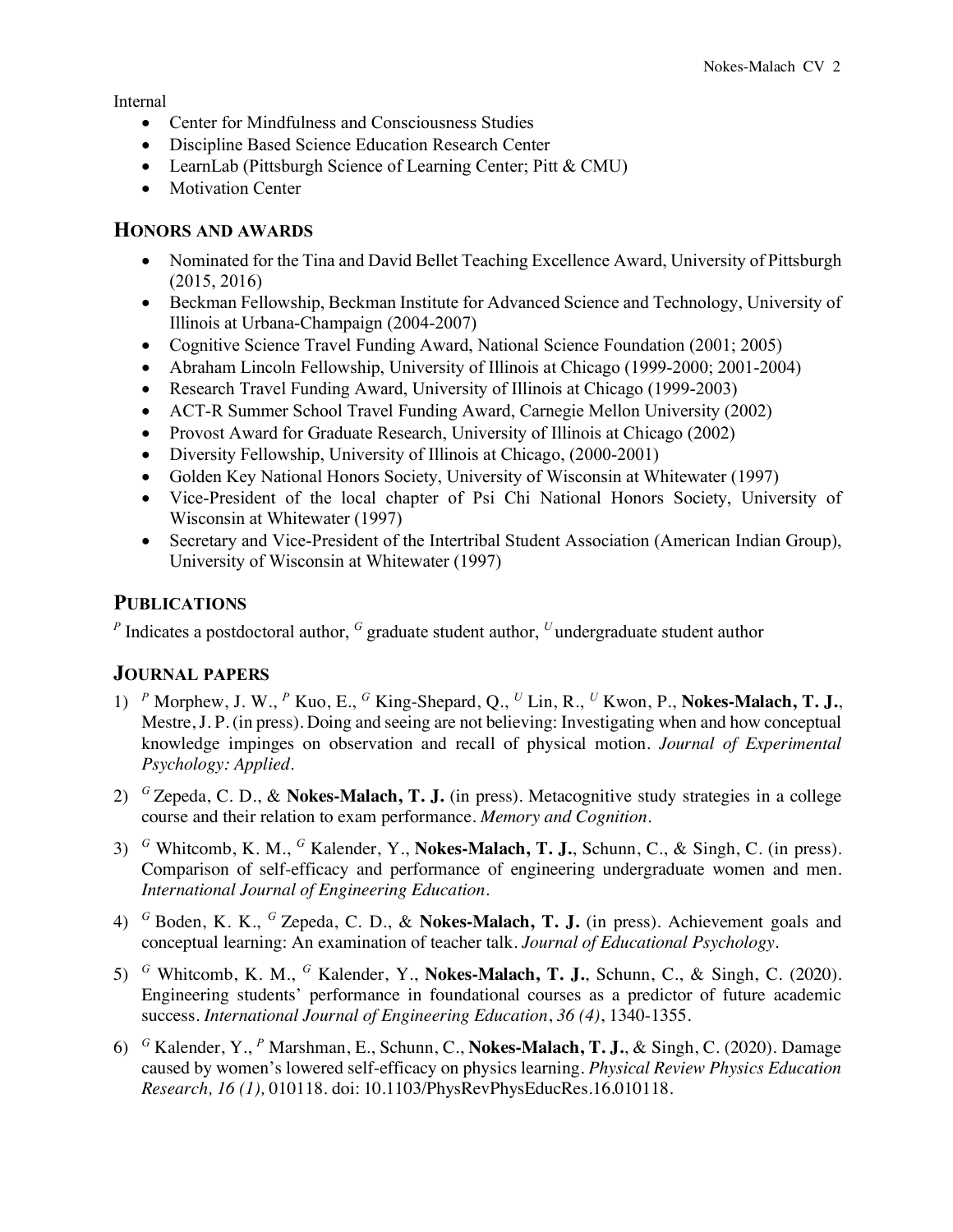- 7) *<sup>G</sup>*Kalender, Y., *<sup>P</sup>* Marshman, E., Schunn, C., **Nokes-Malach, T. J.**, & Singh, C. (2019). Why female science, technology, engineering, and mathematics majors do not identify with physics: They don't think others see them that way. *Physical Review Physics Education Research, 15 (2),*  020148*.* doi: 10.1103/PhysRevPhysEducRes.15.02014.
- 8) *<sup>G</sup>* Kalender, Y., *<sup>P</sup>* Marshman, E., Schunn, C., **Nokes-Malach, T. J.**, & Singh, C. (2019). Gendered patterns in the construction of physics identity from motivational factors. *Physical Review Physics Education Research, 15 (2),* 020119*.* doi:10.1103/PhysRevPhysEducRes.15.020119
- 9) *<sup>G</sup>*Zepeda, C. D., *<sup>U</sup>*Hlutkowsky, C. O., *<sup>U</sup>*Partika, A. C., & **Nokes-Malach, T. J.** (2019). Identifying teachers' supports of metacognition through classroom talk and its relation to growth in conceptual learning. *Journal of Educational Psychology*, *111*(3), 522-541. http://dx.doi.org/10.1037/edu0000300
- 10) *<sup>P</sup>* Marshman, E., *<sup>G</sup>* Kalender, Z. Y., **Nokes-Malach, T. J.**, Schunn, C., & Singh, C. (2018). Females with As have similar physics self-efficacy as males with Cs: A cause for alarm? *Physical Review Physics Education Research, 14,* 020123. doi.10.1103/PhysRevPhysEducRes.14.020123
- 11) *<sup>G</sup>* Meigh, M. K., Shaiman, S., Tompkins, C. A., Abbott, K. V., & **Nokes-Malach, T. J.** (2018). What memory representation is acquired during nonword speech production learning? The influence of stimulus features and training modality on nonword encoding. *Cogent Psychology, 5,*  1493714*.* doi.org/10.1080/23311908.2018.1493714
- 12) *<sup>G</sup>* Richey, J. E., *<sup>P</sup>* Bernacki, M. L., *<sup>G</sup>* Belenky, D. M., & **Nokes-Malach, T. J.** (2018). Comparing class- and task-level measures of achievement goals. *Journal of Experimental Education*, *86*(4), 560-578. doi.org/10.1080/00220973.2017.1386155
- 13) *<sup>G</sup>* Richey, J. E., **Nokes-Malach, T. J.**, & *<sup>U</sup>* Cohen, K. (2018). Collaboration facilitates abstract category learning. *Memory & Cognition*, *46*, 685-698. doi.org/10.3758/s13421-018-0795-7
- 14) *<sup>P</sup>* Marshman, E., *<sup>G</sup>* Zeynep, Y. K., **Nokes-Malach, T. J.**, Schunn, C., & Singh, C. (2018). A longitudinal analysis of underrepresented students' motivational characteristics in introductory physics courses: Gender differences. *Canadian Journal of Physics*, *96*, 391-405. doi.org/10.1139/cjp-2017-0185
- 15) *<sup>G</sup>* Chan, J., & **Nokes-Malach, T. J.** (2016). Situative creativity: Larger physical spaces facilitate thinking of novel uses for everyday objects. *Journal of Problem Solving*, *9* (1), 29-45. http://dx.doi.org/10.7771/1932-6246.1184
- 16) *<sup>P</sup>* Bernacki, M., **Nokes-Malach, T.,** *<sup>G</sup>* Richey, E. J., & *<sup>G</sup>* Belenky, D. M. (2016). Science diaries: a brief writing intervention to improve motivation to learn science. *Educational Psychology, 36* (1), 26-46. doi: 10.1080/01443410.2014.895293
- 17) **Nokes-Malach, T. J.**, *<sup>G</sup>* Richey, J. E., & *<sup>G</sup>* Gadgil, S. (2015). When is it better to learn together? Insights from research on collaborative learning. *Educational Psychology Review, 27,* 645-656. doi: 10.1007/s10648-015-9312-8
- 18) *<sup>G</sup>* Zepeda, C., *<sup>G</sup>* Richey, J. E., Ronevich, P., & **Nokes-Malach, T. J.** (2015). Direct instruction of metacognition benefits adolescent science learning, transfer, and motivation: An in vivo study. *Journal of Educational Psychology, 107* (4), 954-970. doi: 10.1037/edu0000022
- 19) *<sup>P</sup>* Bernacki, M. L., **Nokes-Malach, T. J.**, & Aleven, V. (2015). Examining self-efficacy during learning: Variability and relations to performance, behavior, and learning. *Metacognition and Learning, 10,* 99-117*.* doi: 10.1007/s11409-014-9127-x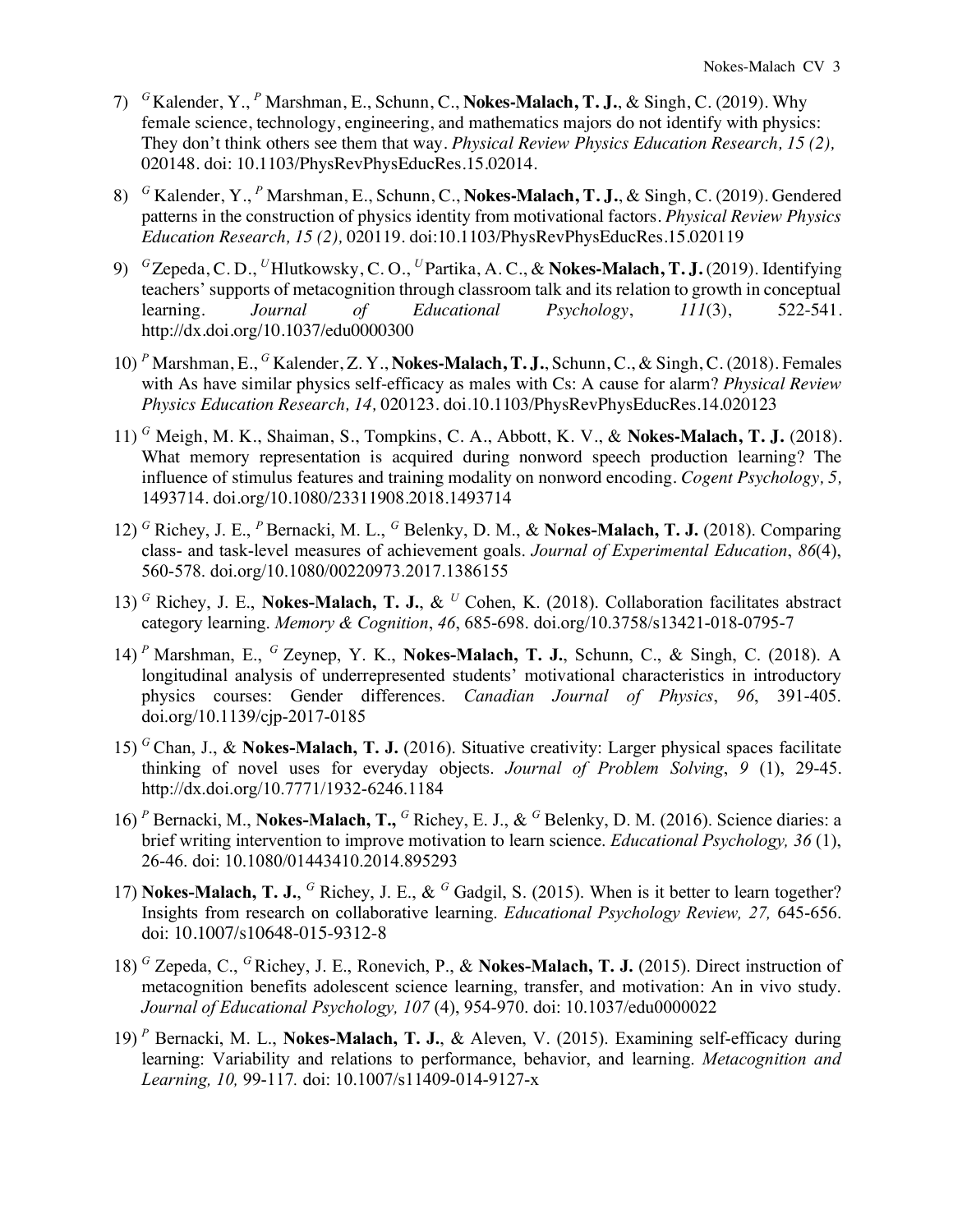- 20) *<sup>G</sup>* Richey, J. E., & **Nokes-Malach, T. J.** (2015). Comparing four instructional techniques for promoting robust knowledge. *Educational Psychology Review*, 27 (1), 181-218. doi: 10.1007/s10648-014-9268-0
- 21) *<sup>P</sup>* Bernacki, M. L., Aleven, V., & **Nokes-Malach, T. J.** (2014). Stability and change in adolescents' task-specific achievement goals and implications for learning mathematics with intelligent tutors. *Computers in Human Behavior*, *37*, 73-80.
- 22) **Nokes-Malach, T. J**., & Mestre, J. (2013). Toward a model of transfer as sense-making. *Educational Psychologist*, *48*(*3*), 184-207. doi: 10.1080/00461520.2013.807556
- 23) **Nokes-Malach, T. J.**, VanLehn, K., *<sup>G</sup>* Belenky, D., *<sup>U</sup>* Lichtenstein, M., & *<sup>U</sup>* Cox, G. (2013). Coordinating principles and examples through analogy and self-explanation. *European Journal of Education of Psychology, 28(4),* 1237-1263. doi: 10.1007/s10212-012-0164-z
- 24) *<sup>G</sup>* Belenky, D. M., & **Nokes-Malach, T. J.** (2013). Knowledge transfer and mastery-approach goals: Effects of structure and framing. *Learning and Individual Differences*, *25*, 21-34. doi: 10.1016/j.lindif.2013.02.004
- 25) *<sup>G</sup>* Richey, J., E., & **Nokes-Malach, T. J.** (2013). How much is too much? Explanatory text effects on conceptual learning and motivation. *Learning and Instruction*, *25*, 104-121. doi: 10.1016/j.learninstruc.2012.11.006
- 26) *<sup>P</sup>* Alfieri, L., **Nokes-Malach, T. J.**, & Schunn, C. D. (2013). Learning through case comparisons: A meta-analytic review. *Educational Psychologist*, *48* (*2*), 87-113. doi: 10.1080/00461520.2013.775712
- 27) *<sup>G</sup>* Li, M., Frieze, I. H., **Nokes-Malach, T. J.**, & Cheong, J. (2013). Do friends help your study? Mediating processes between social relations and academic motivation. *Social Psychology of Education, 16* (*1*)*,* 129-149*.* doi: 10.1007/s11218-012-9203-5
- 28) *<sup>G</sup>*Belenky, D. M., & **Nokes-Malach, T. J.** (2012)*.* Motivation and transfer: The role of masteryapproach goals in preparation for future learning. *Journal of the Learning Sciences*, *21 (3)*, 399- 432. doi: 10.1080/10508406.2011.651232
- 29) *<sup>G</sup>*Gadgil, S., & **Nokes-Malach, T. J.** (2012). Collaborative facilitation through error-detection: A classroom experiment. *Applied Cognitive Psychology*, *26 (3)*, 410-420. doi: 10.1002/acp.1843
- 30) **Nokes-Malach, T. J.**, Meade, M. L., & Morrow, D. G. (2012). The effect of expertise on collaborative problem solving. *Thinking & Reasoning, 18 (1)*, 32-58. doi: 10.1080/13546783.2011.642206
- 31) *<sup>G</sup>*Gadgil, S., **Nokes-Malach, T. J.**, & Chi, M. T. H. (2012). Effectiveness of holistic mental model confrontation in driving conceptual change. *Learning and Instruction*, *22 (1)*, 47-61. doi: 10.1016/j.learninstruc.2011.06.002 *[Editor's Choice Article]*
- 32) **Nokes, T. J.**, *<sup>P</sup>*Hausmann, R. G. M., VanLehn, K., & Gershman, S. (2011). Testing the instructional fit hypothesis: The case of self-explanation prompts. *Instructional Science*, *39 (5)*, 645-666. doi: 10.1007/s11251-010-9151-4
- 33) *<sup>G</sup>*Jang, J., Schunn, C. D., & **Nokes, T. J.** (2011). Spatially distributed instructions reduce load to improve learning outcomes and efficiency. *Journal of Educational Psychology*, *103 (1)*, 60-72. doi: 10.1037/a0021994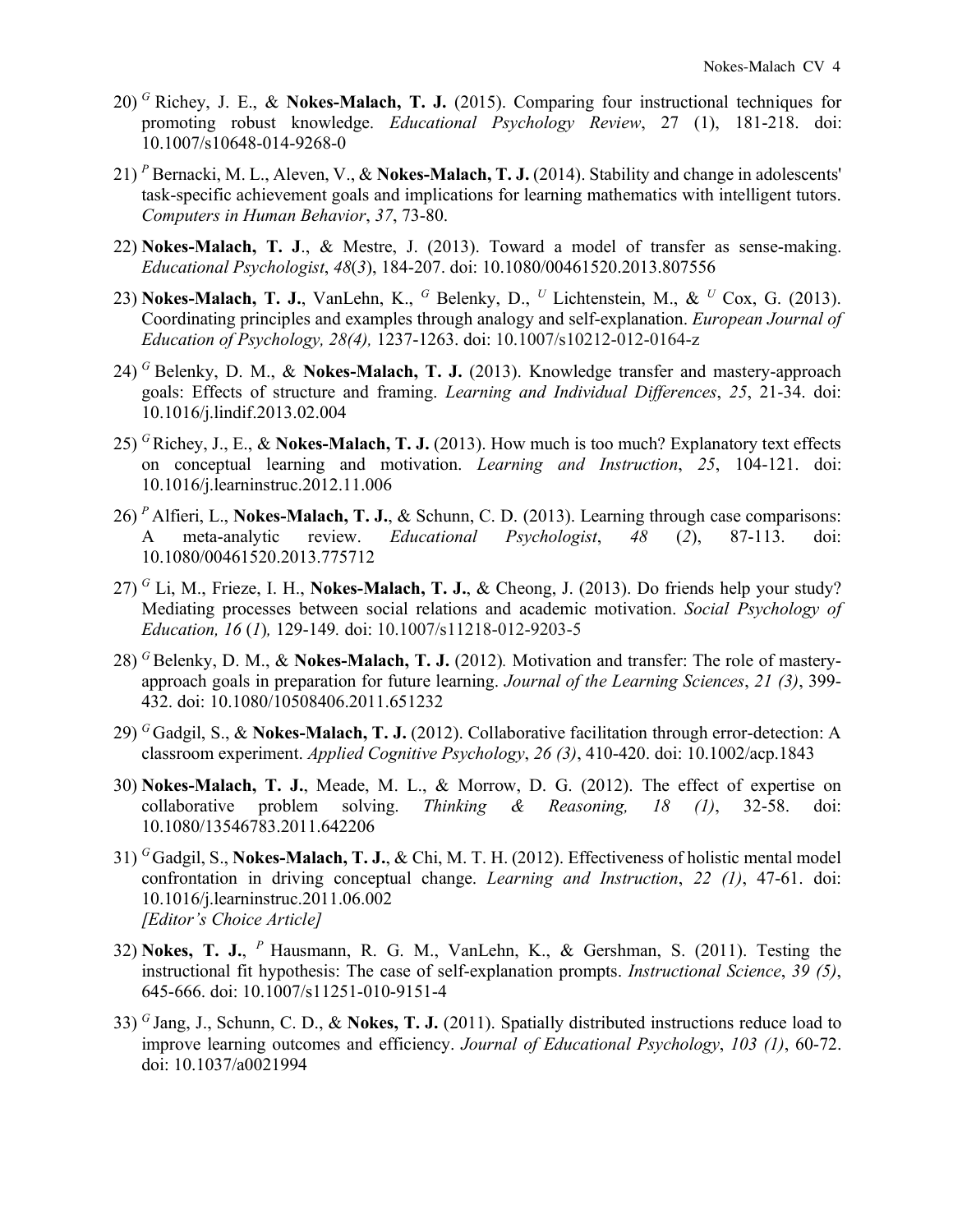- 34) **Nokes, T. J.**, & Ash, I. K. (2010). Investigating the role of instructional focus in incidental pattern learning. *Journal of General Psychology, 137 (1)*, 84-113. doi: 10.1080/00221300903352125
- 35) *<sup>G</sup>*Belenky, D. M., & **Nokes, T. J.** (2009). Examining the role of manipulatives and metacognition on engagement, learning, and transfer. *Journal of Problem Solving, 2 (2)*, 102-129.
- 36) Meade, M. L., **Nokes, T. J.**, & Morrow, D. G. (2009). Expertise promotes facilitation on a collaborative memory task. *Memory*, *17 (1)*, 39-48. doi: 10.1080/09658210802524240
- 37) **Nokes, T. J.** (2009). Mechanisms of knowledge transfer. *Thinking & Reasoning*, *15 (1)*, 1-36. doi: 10.1080/13546780802490186
- 38) **Nokes, T. J.**, & Ohlsson, S. (2005). Comparing multiple paths to mastery: What is learned? *Cognitive Science, 29 (5)*, 769-796. doi: 10.1207/s15516709cog0000\_32
- 39) **Nokes, T. J.**, & Ohlsson, S. (2003). Declarative transfer from a memory task to a problem solving task. *Cognitive Science Quarterly*, *3 (3)*, 259-296.

#### **BOOK CHAPTERS**

- 40) Miele, D. B., **Nokes-Malach, T. J.**, *<sup>G</sup>* May S. (2020). The impact of motivation on students' integration of multiple inputs. In P. Van Meter, A. List, D. Lombardi, & P. Kendeou (Eds.) *Handbook of Learning from Multiple Representations and Perspectives* (pp. 346-372). New York: Routledge.
- 41) *<sup>G</sup>* Kalender, Y., *<sup>P</sup>* Marshman, E., Schunn, C., **Nokes-Malach, T. J.**, & Singh, C. (2020). Beliefs of about competence: The story of self-efficacy, gender, and physics. In A. Murrell, J. Petrie, & A. Soudi (Eds.), *Diversity Across the Disciplines: Research on People, Policy, Process and Paradigm* (pp. 3-17). Information Age Publishing.
- 42) **Nokes-Malach, T. J.**, *<sup>G</sup>* Zepeda, C. D., *<sup>G</sup>* Richey, J. E., & *<sup>G</sup>* Gadgil, S. (2019). Collaborative learning: The benefits and costs. In J. Dunlosky and K. Rawson (Eds.) *Cambridge Handbook on Cognition and Education* (pp. 500-527). Cambridge: Cambridge University Press.
- 43) Greeno, J. G., & **Nokes-Malach, T. J.** (2016). Some early contributions to the situative perspective on learning and cognition. In M. A. Evans, M J. Packer, and R. K. Sawyer (Eds.), *Reflections on the Learning Sciences* (pp. 59-75). Cambridge University Press. New York, NY.
- 44) **Nokes-Malach, T. J., &** *<sup>G</sup>* Richey, J. E. (2015). Knowledge transfer. In R. Scott and S. Kosslyn (Eds.), *Emerging Trends in the Social and Behavioral Sciences*. Hoboken, NJ: John Wiley and Sons.
- 45) *<sup>P</sup>* Bernacki, M. L., **Nokes-Malach, T. J.**, & Aleven, V. (2013). Fine-grained assessment of motivation over long periods of learning with an intelligent tutoring system: Methodology, advantages, and preliminary results. In R. Azevedo and V. Aleven (Eds.), *International Handbook of Metacognition and Learning Technologies* (pp. 629-644). NY: Springer. doi: 10.1007/978-1- 4419-5546-3\_41
- 46) **Nokes, T. J.** & *<sup>G</sup>* Belenky, D. M. (2011). Incorporating motivation into a theoretical framework for knowledge transfer. In J. P. Mestre and B. H. Ross (Eds.), *Cognition and Education: The Psychology of Learning and Motivation: Advances in Research and Theory. Volume 55* (pp. 109- 135). San Diego, CA: Academic Press. doi: 10.1016/B978-0-12-387691-1.00004-1
- 47) **Nokes, T. J.,** Schunn, C. D., & Chi, M. T. H. (2010). Problem solving and human expertise. In P. Peterson, E. Baker, and B. McGraw (Eds.), *International Encyclopedia of Education, Volume 5*  (pp. 265-272)*.* Oxford: Elsevier*.* doi: 10.1016/B978-0-08-044894-7.00486-3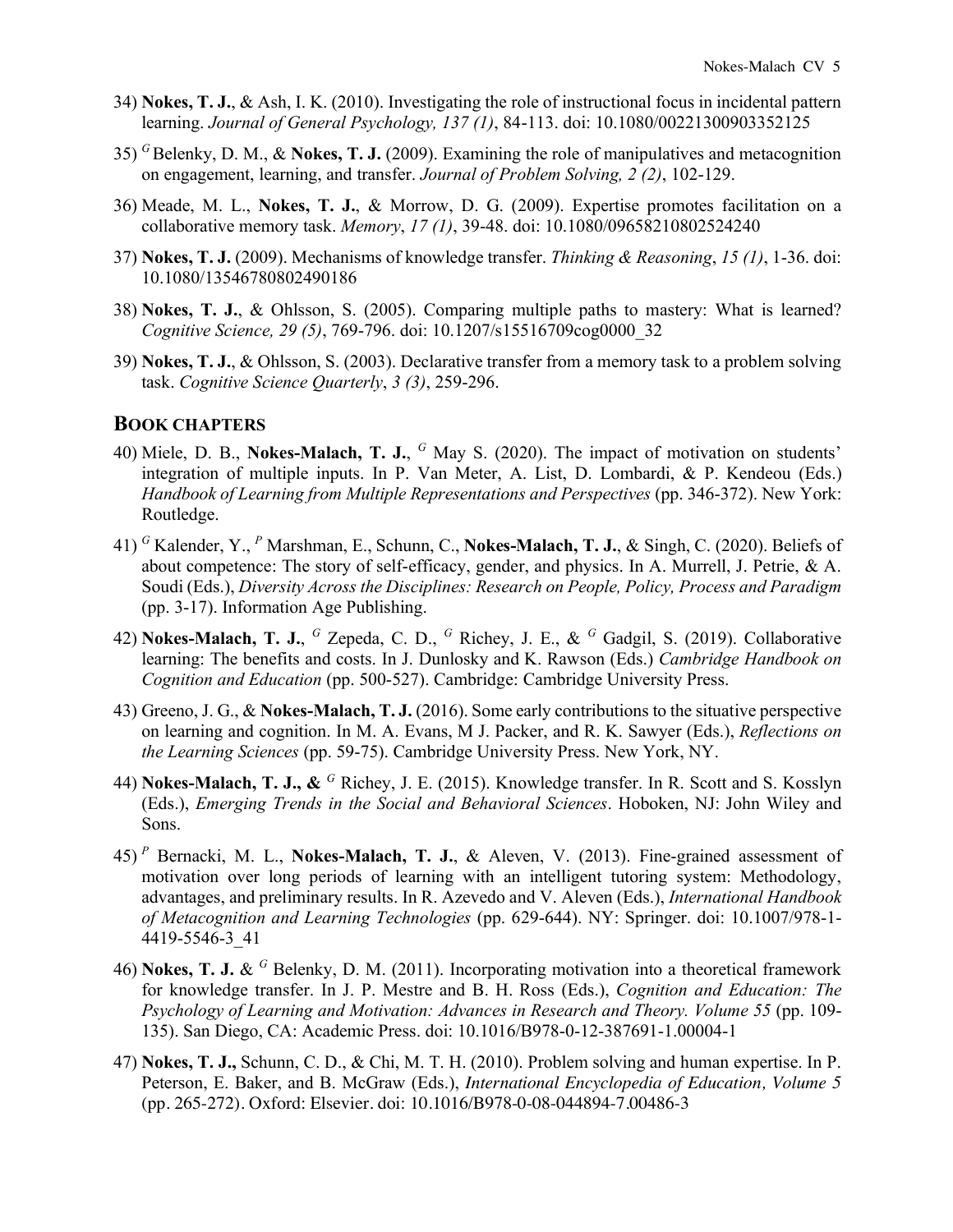*\*Reprinted in*: **Nokes, T. J.**, Schunn, C. D., & Chi, M. T. H. (2011). Problem solving and human expertise. In V. G. Aukrust (Ed.), *Learning and Cognition in Education* (pp. 104-111). Oxford: Elsevier.

- 48) Mestre, J. P., Ross, B. H., *<sup>P</sup>* Brookes, D. T., *<sup>G</sup>* Smith, A. D., & **Nokes, T. J.** (2009). How cognitive science can promote conceptual understanding in physics classrooms. In I. M. Saleh and M. S. Khine (Eds.), *Fostering scientific habits of mind: Pedagogical knowledge and best practices in science education* (pp. 145-171). Rotterdam, Netherlands: Sense Publishers.
- 49) Ross, B. H., Taylor, E. G., Middleton, E. L., & **Nokes, T. J.** (2008). Concept and category learning in humans. In H. L. Roediger III (Ed.), *Cognitive Psychology of Memory* (pp. 535-556). Volume 2 of *Learning and memory: A comprehensive reference-Cognitive Psychology (J. Byrne Editor).* Oxford, UK: Elsevier.

#### **CONFERENCE PAPERS** (*Peer Reviewed*)

- 50) Kuo, E., Weinlader, N. K., Rottman, B. M., & **Nokes-Malach, T. J.** (2020). Using causal networks to examine resource productivity and coordination in learning science. Poster in M. Gresalfi and I. S. Horn (Eds.) *The Interdisciplinarity of the Learning Sciences, 14<sup>th</sup> <i>International Conference of the Learning Sciences (ICLS) 2020, Volume 2* (pp. 875-876). Nashville TN: International Society of the Learning Sciences.
- 51) *<sup>G</sup>* Whitcomb, K. M., *<sup>G</sup>* Kalender, Y., **Nokes-Malach, T. J.**, Schunn, C., & Singh, C. (2019). Inconsistent gender differences in self-efficacy and performance for engineering majors in physics and other disciplines: A cause for alarm? In Y. Cao, S. Wolf, and M. B. Bennett (Eds.) *2019 Physics Education Research Conference Proceedings*. Provo, UT: American Association of Physics Teachers. doi:10.1119/perc.2019.pr.Whitcomb
- 52) *<sup>U</sup>* Weinlader, N. K., *<sup>P</sup>* Kuo, E.**,** Rottman, B. M., **Nokes-Malach, T. J.** (2019). A new approach for uncovering student resources with multiple-choice questions. In Y. Cao, S. Wolf, and M. B. Bennett (Eds.) *2019 Physics Education Research Conference Proceedings*. Provo, UT: American Association of Physics Teachers. doi:10.1119/perc.2019.pr.Weinlader
- 53) **Nokes-Malach, T. J.**, *<sup>G</sup>* Kalender, Y., Marshman, E., Schunn, C., & Singh, C. (2019). How is perception of being recognized by others as someone good at physics related to female and male students' physics identities. In Y. Cao, S. Wolf, and M. B. Bennett (Eds.) *2019 Physics Education Research Conference Proceedings*. Provo, UT: American Association of Physics Teachers. doi:10.1119/perc.2019.pr.Nokes-Malach
- 54) *<sup>G</sup>* Kalender, Y., Marshman, E., Schunn, C., **Nokes-Malach, T. J.**, & Singh, C. (2019). Investigating the role of prior preparation and self-efficacy on female and male students' introductory physics course achievements. In Y. Cao, S. Wolf, and M. B. Bennett (Eds.) *2019 Physics Education Research Conference Proceedings*. Provo, UT: American Association of Physics Teachers. doi:10.1119/perc.2019.pr.Kalender
- 55) *<sup>G</sup>* Whitcomb, K. M., *<sup>G</sup>* Kalender, Y., **Nokes-Malach, T. J.**, Schunn, C., & Singh, C. (2018). How do introductory physics and mathematics courses impact engineering students' performance in subsequent engineering courses? In A. Traxler, Y. Cao, and S. Wolf (Eds.) *2018 Physics Education Research Conference*. Washington, DC: American Association of Physics Teachers. doi:10.1119/perc.2018.pr.Whitcomb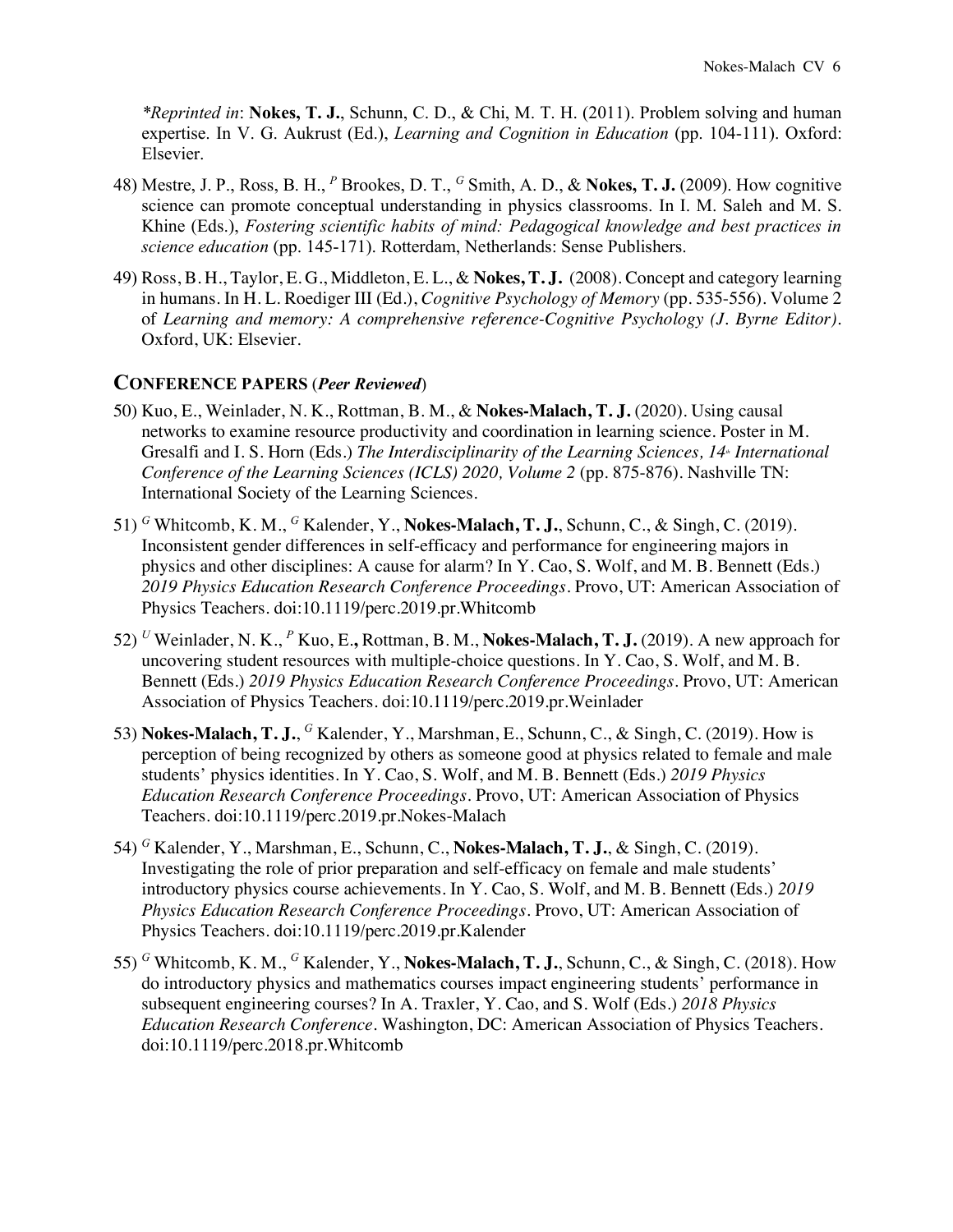- 56) *<sup>G</sup>* Kalender, Y., Marshman, E., Schunn, C., **Nokes-Malach, T. J.**, & Singh, C. (2018). Large gender differences in physics self-efficacy at equal performance levels: A warning sign? In A. Traxler, Y. Cao, and S. Wolf (Eds.) *2018 Physics Education Research Conference*. Washington, DC: American Association of Physics Teachers. doi:10.1119/perc.2018.pr.Kalender
- 57) **Nokes-Malach, T. J.**, *<sup>G</sup>* Kalender, Y., *<sup>P</sup>* Marshman, E., Schunn, C., & Singh, C. (2018). Prior preparation and motivational characteristics mediate relations between gender and learning outcomes in introductory physics. In A. Traxler, Y. Cao, and S. Wolf (Eds.) *2018 Physics Education Research Conference*. Washington, DC: American Association of Physics Teachers. doi:10.1119/perc.2018.pr.Nokes-Malach
- 58) **Nokes-Malach, T. J.**, <sup>*P*</sup> Marshman, E., <sup>*G*</sup> Zeynep, Y. K., Schunn, C., & Singh, C. (2017). Investigation of male and female students' motivational characteristics throughout an introductory physics course. In L. Ding, A. Traxler, and Y. Cao (Eds.) *2017 Physics Education Research Conference* (pp. 276-279). Cincinnati, OH: American Association of Physics Teachers. doi:10.1119/perc.2017.pr.064
- 59) *<sup>G</sup>* Boden, K. K., *<sup>P</sup>* Kuo, E., **Nokes-Malach, T. J.**, Wallace, T. L., & Menekse, M. (2017). What is the role of motivation in procedural vs. conceptual transfer? An examination of self-efficacy and achievement goals*.* In L. Ding, A. Traxler, and Y. Cao (Eds.) *2017 Physics Education Research Conference* (pp. 60-63). Cincinnati, OH: American Association of Physics Teachers. doi:10.1119/perc.2017.pr.010
- 60) *<sup>G</sup>* Kalender, Y., *<sup>P</sup>* Marshman, E., Schunn, C., **Nokes-Malach, T. J.**, & Singh, C (2017). Motivation characteristics of underrepresented ethnic and racial minority students in introductory physics classes. In L. Ding, A. Traxler, and Y. Cao (Eds.) *2017 Physics Education Research Conference* (pp. 204-207). Cincinnati, OH: American Association of Physics Teachers. doi:10.1119/perc.2017.pr.046
- 61) *<sup>G</sup>* Richey, J. E., *<sup>G</sup>* Zepeda, C. D., & **Nokes-Malach, T. J.** (2015). Transfer effects of prompted and self-reported analogical comparison and self-explanation. In D. Noelle and R. Dale (Eds.) *Proceedings of the 37th Annual Conference of Cognitive Science Society* (pp. 1985-1990). Austin, Texas: Cognitive Science Society.
- 62) *<sup>G</sup>*Richey, J. E., *<sup>P</sup>* Bernacki, M. L., *<sup>G</sup>* Belenky, D. B., & **Nokes-Malach, T. J.** (2014). Relating a task-based, behavioral measure of achievement goals to self-reported goals and performance in the classroom. In P. Bello, M. Guarini, M. McShane, and B. Scassellati (Eds.) *Proceedings of the 36th Annual Conference of Cognitive Science Society* (pp. 1287-1292). Austin, Texas: Cognitive Science Society.
- 63) *<sup>G</sup>*Richey, J. E., **Nokes-Malach, T. J.**, & *<sup>U</sup>* Wallace, A. (2014). Achievement goals, observed behaviors, and performance: Testing a mediation model in a college classroom. In P. Bello, M. Guarini, M. McShane, and B. Scassellati (Eds.) *Proceedings of the 36th Annual Conference of Cognitive Science Society* (pp. 1293-1298). Austin, Texas: Cognitive Science Society.
- 64) Fancsali, S. E., *<sup>P</sup>* Bernacki, M. L., **Nokes-Malach, T. J.,** Yudelson, M., & Ritter, S. (2014). Goal orientation, self-efficacy, and "online measures" in intelligent tutoring systems. In P. Bello, M. Guarini, M. McShane, and B. Scassellati (Eds.) *Proceedings of the 36th Annual Conference of Cognitive Science Society* (pp. 2169-2174). Austin, Texas: Cognitive Science Society.
- 65) *<sup>G</sup>*Belenky, D. M., & **Nokes-Malach, T. J.** (2013). The role of achievement goal motivation in selfexplanation and knowledge transfer. In M. Knauff, M. Pauen, N. Sebanz, and I. Wachsmuth (Eds.) *Proceedings of the Thirty-Fifth Annual Conference of Cognitive Science Society* (pp. 1881-1886). Austin, Texas: Cognitive Science Society.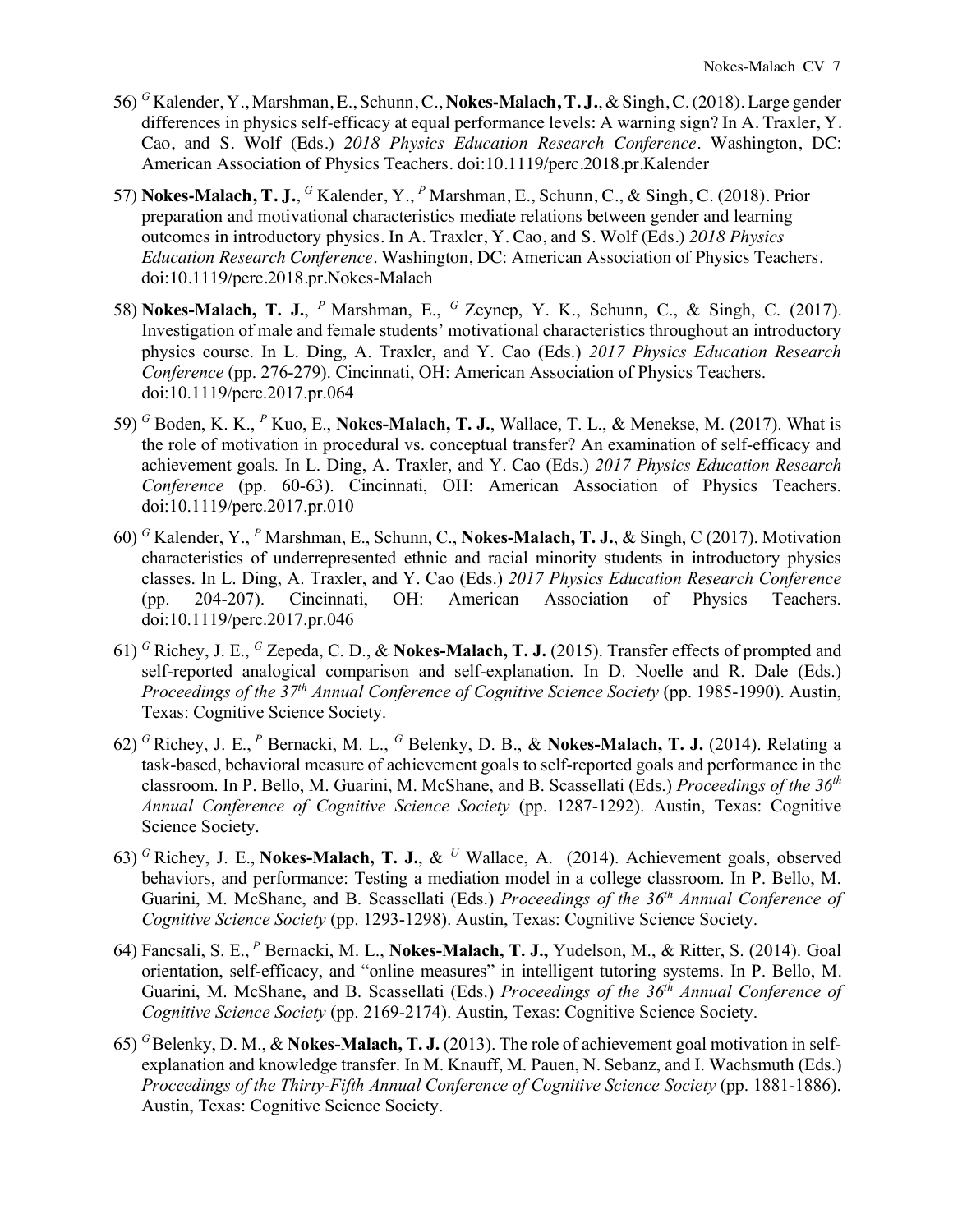- 66) *<sup>G</sup>*Gadgil, S., & **Nokes, T. J.** (2010). Collaborative facilitation through error-detection: A classroom experiment. In S. Ohlsson and R. Catrambone (Eds.), *Proceedings of the Thirty-Second Annual Conference of the Cognitive Science Society* (pp. 2583-2588)*.* Austin, Texas: Cognitive Science Society.
- 67) *<sup>G</sup>*Belenky, D. M., & **Nokes, T. J.** (2010). Optimizing learning environments: An individual differences approach to learning and transfer. In S. Ohlsson and R. Catrambone (Eds.), *Proceedings of the Thirty-Second Annual Conference of the Cognitive Science Society (pp. 459-*464)*.* Austin, Texas: Cognitive Science Society.
- 68) Asterhan S. C., Schwarz, B. B., Butera, F., Darnon, C., **Nokes, T. J.,** Levine, J. M., <sup>*G*</sup> Belenky, D. M., <sup>G</sup> Gadgil, S., Resnick, L. B., & Sinatra, G. (2010). Motivation and affect in peer argumentation and socio-cognitive conflict. In K. Gomez, L. Lyons, and J. Radinsky (Eds.), *Learning in the Disciplines: Proceedings of the 9th International Conference of the Learning Sciences* (*ICLS 2010), Volume 2, Short papers, Symposia, and Selected Abstracts* (pp. 211-218). Chicago, IL, USA: ISLS.
- 69) *<sup>G</sup>*Gadgil, S., & **Nokes, T. J.** (2009). Analogical scaffolding in collaborative learning. In N. Taatgen, H. van Rijn, L., Shoemaker, and J. Nerbonne (Eds.), *Proceedings of the Thirty-First Annual Conference of the Cognitive Science Society* (pp. 3115-3120)*.* Austin, Texas: Cognitive Science Society.
- 70) *<sup>G</sup>*Belenky, D. M., & **Nokes, T. J.** (2009). Motivation and Transfer: The role of achievement goals in preparation for future learning. In N. Taatgen, H. van Rijn, L., Shoemaker, and J. Nerbonne (Eds.), *Proceedings of the Thirty-First Annual Conference of the Cognitive Science Society* (pp. 1163-1168)*.* Austin, Texas: Cognitive Science Society.
- 71) *<sup>P</sup>* Hausmann, R. G. M., **Nokes, T. J.**, VanLehn, K., & Van De Sande, B. (2009). The design of self-explanation prompts: The fit hypothesis. In N. Taatgen, H. van Rijn, L., Shoemaker, and J. Nerbonne (Eds.), *Proceedings of the Thirty-First Annual Conference of the Cognitive Science Society* (pp. 2626-2631)*.* Austin, Texas: Cognitive Science Society.
- 72) *<sup>P</sup>* Hausmann, R. G. M., **Nokes, T. J.**, VanLehn, K., & Van de Sande, B. (2009). Collaborative dialog while studying worked-out examples. In V. Dimitrova, R. Mizoguchi, B. du Boulay, and A. Graesser (Eds.), *Proceedings of the 2009 Conference on Artificial Intelligence in Education: Building Learning Systems that Care: From Knowledge Representation to Affective Modeling* (pp. 596-598)*.* Amsterdam, The Netherlands: IOS Press. doi: 10.3233/978-1-60750-028-5-596
- 73) **Nokes, T. J.**, & VanLehn, K. (2008). Bridging principles and examples through analogy and explanation. In G. Kanselaar, V. Jonker, P. A. Kirschner, and F. J. Prins (Eds.), *International Perspectives in the Learning Sciences: Cre8ting a Learning World, Proceedings of the 8th International Conference for the Learning Sciences (ICLS 2008)*, *Volume 3* (pp. 100-102). Utrecht, The Netherlands. ISLS.
- 74) **Nokes, T. J.**, & Ross, B. H. (2007). Facilitating conceptual learning through analogy and explanation. In L. Hsu, C. Henderson, and L. McCullough (Eds.), *Physics Education Research Conference, Vol. 951* (pp. 7-10). Melville, NY: American Institute of Physics Conference Proceedings. doi: 10.1063/1.2820952
- 75) **Nokes, T. J.** (2005). An investigation into adaptive shifting in knowledge transfer. In B. Bara, L. Barsalou, M. Bucciarelli (Eds.), *Proceedings of the Twenty-Seventh Annual Conference of the Cognitive Science Society* (pp. 1660-1665). Mahaw, NJ: Erlbaum.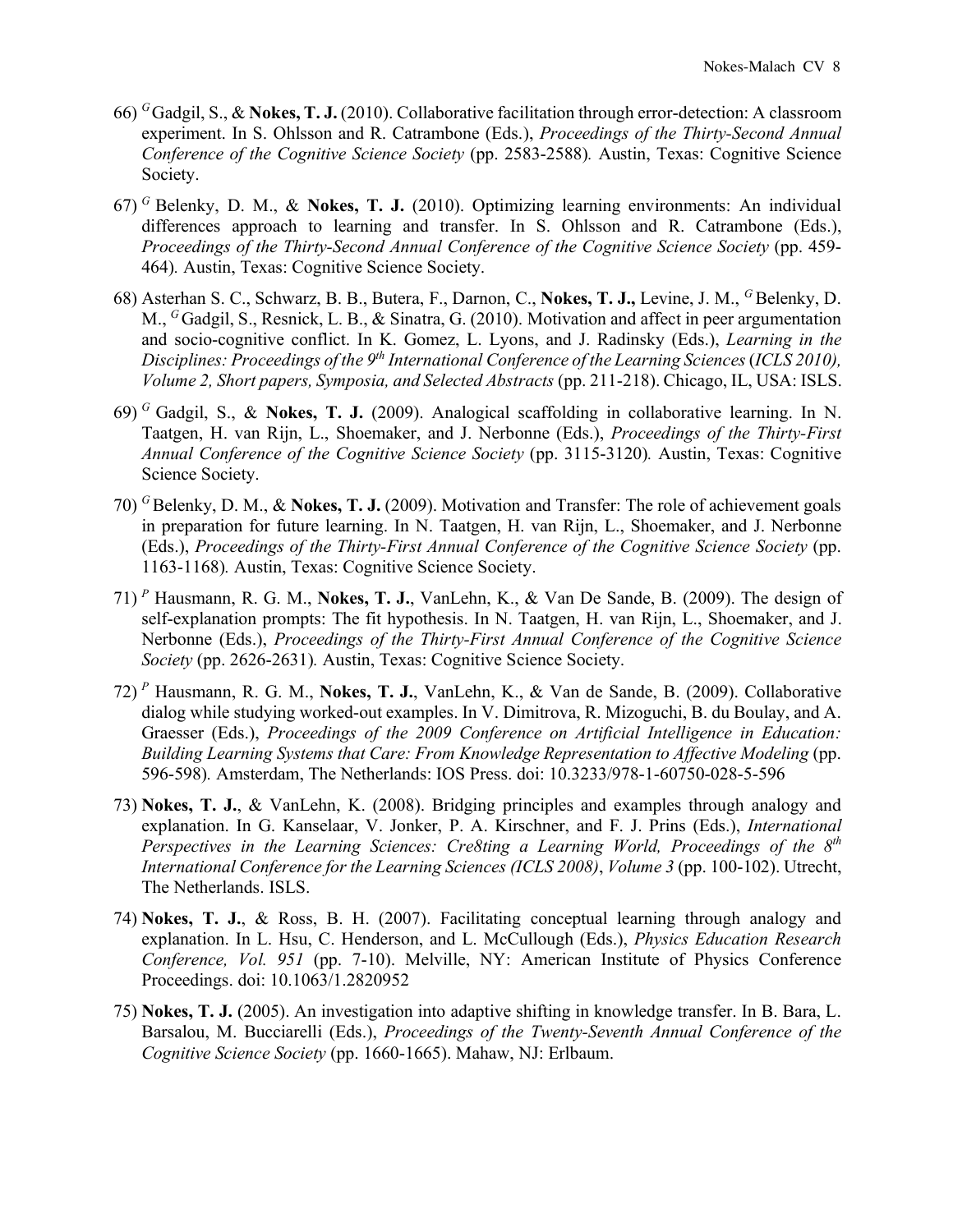- 76) **Nokes, T. J.** (2004). Testing three theories of knowledge transfer. In D. Gentner, K. Forbus, and T. Regier (Eds.), *Proceedings of the Twenty-Sixth Annual Conference of the Cognitive Science Society* (pp. 1029-1034). Mahaw, NJ: Erlbaum.
- 77) Ash, I. K., & **Nokes, T. J.** (2003). Instructional focus does not affect implicit pattern learning. In R. Alterman and D. Krish (Eds.), *Proceedings of the Twenty-Fifth Annual Conference of the Cognitive Science Society* (pp. 103-108). Mahaw, NJ: Erlbaum.
- 78) **Nokes, T. J.**, & Ohlsson, S. (2001). How is abstract generative knowledge acquired? A comparison of three learning scenarios. In J. D. Moore and K. Stenning (Eds.), *Proceedings of the Twenty-Third Annual Conference of the Cognitive Science Society* (pp. 710-715). Mahaw, NJ: Erlbaum.
- 79) **Nokes, T. J.**, & Ohlsson, S. (2000). An inquiry into the function of implicit knowledge and its role in problem solving. In L. R. Gleitman & A. K. Joshi (Eds.), *Proceedings of the Twenty-Second Annual Conference of the Cognitive Science Society* (pp. 829-834). Mahaw, NJ: Erlbaum.

# **WORKS IN PROGRESS**

- *<sup>G</sup>* Kalender, Y., *<sup>P</sup>* Marshman, E., Schunn, C., **Nokes-Malach, T. J.**, & Singh, C. (under revision). Maybe others could but I can't: A framework for unpacking gendered mindsets in physics.
- *<sup>G</sup>* Boden, K. K., *<sup>P</sup>* Kuo, E., **Nokes-Malach, T. J.**, Wallace, T., & Menekse, M. (under revision). Understanding the relationship between self-efficacy and achievement goals, and their predictive role on procedural and conceptual learning.
- *<sup>G</sup>* Boden, K. K., *<sup>P</sup>* Kuo, E., **Nokes-Malach, T. J.**, Wallace, T., & Menekse, M. (in preparation). Examining the role of motivation in transfer: A person-centered approach.
- *<sup>G</sup>* Zepeda, C. D., & **Nokes-Malach, T. J.** (in preparation). Examining the relations across three metacognitive measures.
- *<sup>G</sup>* Zepeda, C. D., & **Nokes-Malach, T. J.** (in preparation). Testing assumptions of self-regulated learning throughout a college course: Cyclical, iterative, and contextually driven.
- **Nokes-Malach, T. J.**, *<sup>P</sup>* Bernacki, M. L., & *<sup>G</sup>* Belenky, D. B. (in preparation). Adding warm-ups to lectures: A simple application improves conceptual learning.
- <sup>*U*</sup> Wallace, A. <sup>*G*</sup> Richey, J. E., & **Nokes-Malach, T. J.** (in preparation). Predicting achievement through changes in achievement goals, emotions, and study strategies.

# **GRANTS**

*<sup>P</sup>* Indicates a postdoctoral collaborator, *<sup>G</sup>* graduate student collaborator

#### *Under Review*

• *Collaborative research: Investigating the impact of mindfulness training to mitigate psychological threat and enhance engagement and learning in undergraduate introductory physics* National Science Foundation, EHR Core Total costs: \$1,421,281 PI: Brian M. Galla; Co-PI's: Eric Kuo (Illinois), Melanie Good, Timothy Nokes-Malach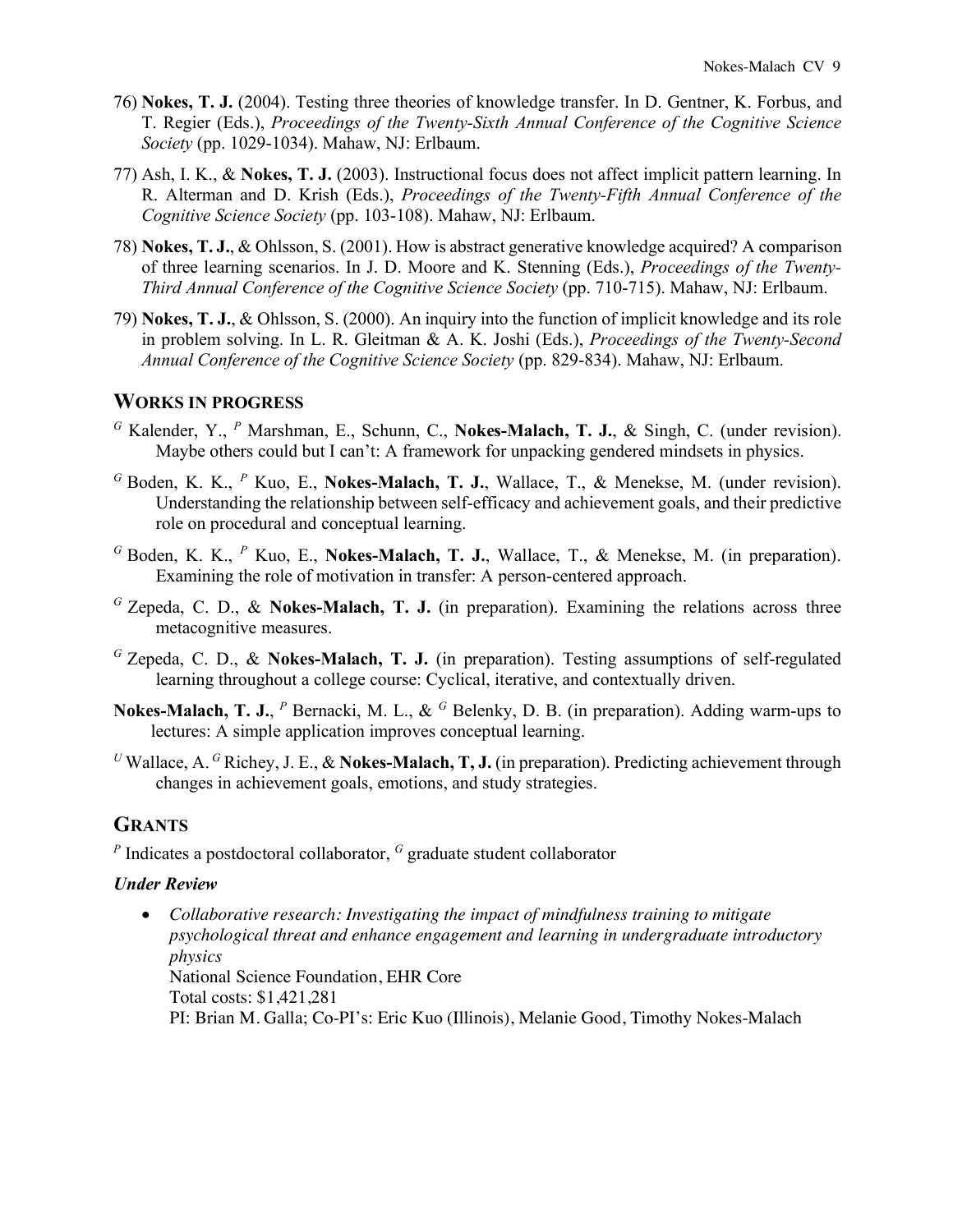#### *Current Support (Total \$3,681,310)*

- *Build, Understand, & Tune Interventions that Cumulate to Real Impact* National Science Foundation, DUE-1524575, 9/15-8/21 Total costs: \$1,795,922 PI: Timothy Nokes-Malach, Co-PI's: Kevin Binning, Joesph Grabowski, Nancy Kaufmann, Ben Rottman, Chandralekha Singh, Chris Schunn, Elizabeth Votruba-Drzal
- *Implementing Science of Learning Principles within Educational Practice* James S. McDonnell Foundation, Grant # 220020483, 12/16-11/23 Total costs: \$4,635,718 Sub-award to the University of Pittsburgh: \$599,992 Sponsoring Institution: Iowa State University (Shana Carpenter, PI) Collaborative Institutions: University of Texas Austin (Andrew Butler, PI), Purdue University (Jeffrey Karpicke, PI), Boston College (David Miele, PI), Texas Christian University (Sarah Uma Tauber, PI), University of Pittsburgh (Timothy Nokes-Malach, PI)
- *Designing Effective Dialogue, Gaze, and Gesture Behaviors in a Social Robot that Supports Collaborative Learning in Middle School Mathematics* National Science Foundation, National Robotics Initiative NRI-2.0*,* 9/20-9/23 Total costs: \$900,000 PI: Erin Walker, Co-PI's: Diane Litman, Adriana Kovashka, Timothy Nokes-Malach
- *Testing and Integrating a Mindfulness Resource in a Large Undergraduate STEM Course* University of Pittsburgh, Discipline-Based: Science Education Research Center (dB-SERC), 7/20-7/21 Total costs: \$10,000 PI: Brian M. Galla, Co-PI's: Melanie Good, Timothy Nokes-Malach
- *Using Mindfulness Training to Support Engagement, Learning, and Retention in Undergraduate Introductory Physics Courses* University of Pittsburgh, Learning Research and Development Center: Seed Grant Competition, 7/20-7/22 Total costs: \$149,644 PI: Brian Galla, Co-PI: Timothy Nokes-Malach
- *Studying Collaborative Dialogue with a Teachable Robot in a Mathematics Domain* University of Pittsburgh, Learning Research and Development Center: Seed Grant Competition, 7/19-5/21 Total costs: \$25,819 PI: Erin Walker, Co-PI's: Diane Litman, Timothy Nokes-Malach
- *LRDC Undergraduate Summer Internship Program* University of Pittsburgh, Pitt Seed Grant Competition, 7/19-7/21 Total costs: \$50,000 PI: Natasha Tokowicz, Co-PI: Timothy Nokes-Malach
- *A Bayesian Approach to the Study of Conceptual Change* University of Pittsburgh, Learning Research and Development Center: Seed Grant Competition, 7/18-7/21 Total costs: \$149,933 PI: Eric Kuo, Co-PI's: Ben Rottman, Timothy Nokes-Malach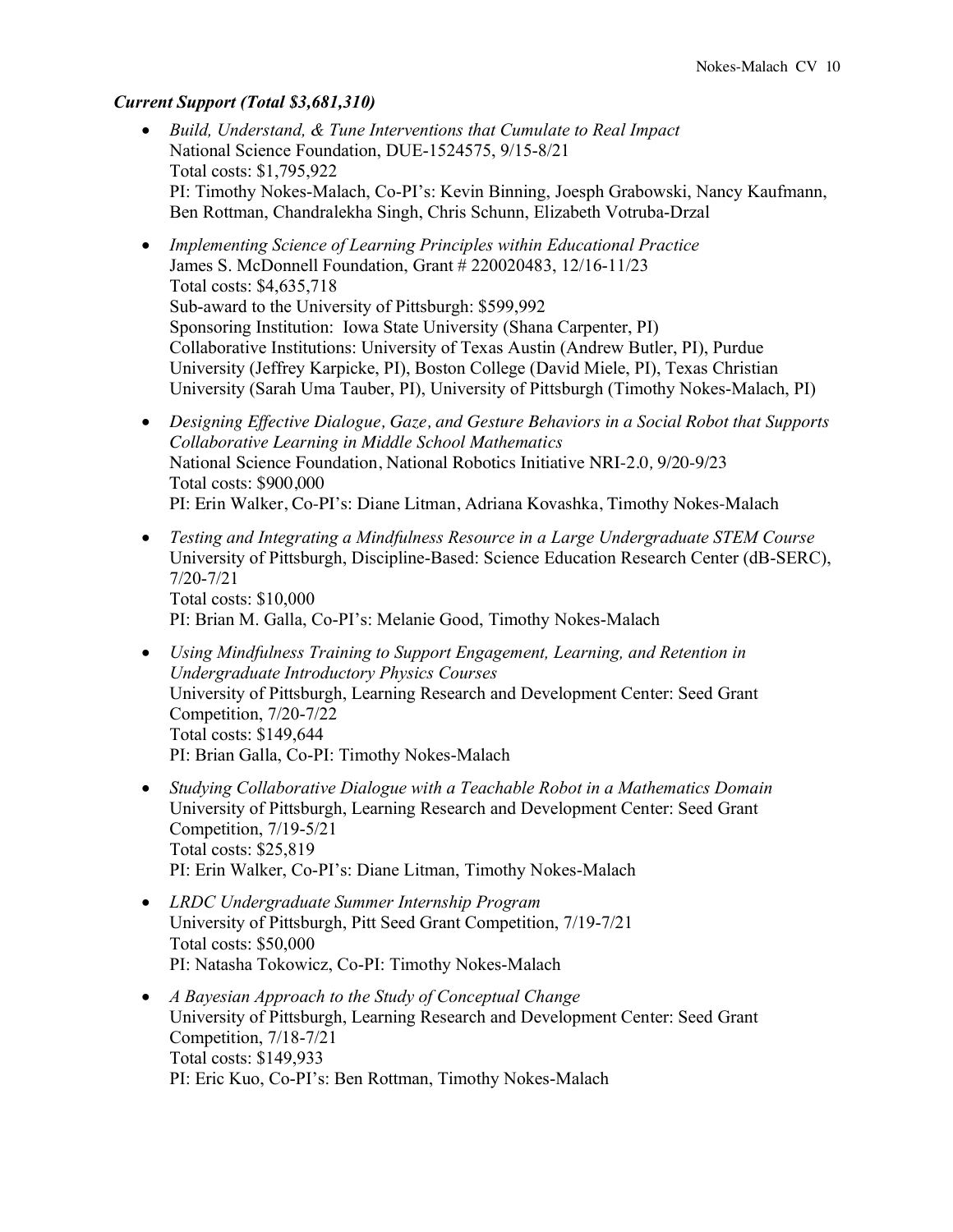#### *Previous Support (Total: \$2,402,213)*

- *Investigating Motivation and Transfer in Physical Science through Preparation for Future Learning Instruction* National Science Foundation, DUE-1534829, 9/15-12/19 Total costs: \$593,278 PI: Timothy Nokes-Malach, Co-PIs: Muhsin Menekse, Tanner LeBaron Wallace
- *Flipping the Script: Innovating Large Undergraduate Psychology Lectures with Learning Principles from Cognitive Science* Total costs: \$14,908 University of Pittsburgh, Discipline-Based: Science Education Research Center (dB-SERC), 7/15-7/16 PI: Timothy Nokes-Malach, Co-PI: *<sup>G</sup>* Cristina Zepeda
- *Innovating Motivation Research: Insights from Urban Middle School Classrooms on the Links between Psychosocial Classroom Activity and Mathematics Learning* University of Pittsburgh, Learning Research and Development Center: Seed Grant Competition, 7/14-7/16 Total costs: \$149,763 PI's: Timothy Nokes-Malach, Tanner LeBaron Wallace, James Greeno, and Rip Correnti
- *Dialectical Interaction, Motivation, and Metacognition Interventions to Support Robust Learning* National Science Foundation, Pittsburgh Science of Learning Center (LearnLab), SBE-0836012, 9/09-2/15 Sub-award to the University of Pittsburgh: \$785,482 PI: Timothy Nokes-Malach, Co-PI of the dialectical interaction component: John Levine
- *Microgenetic and Longitudinal Approaches to Assessing the Relationship between Motivation and Affect on Robust Learning* National Science Foundation, Pittsburgh Science of Learning Center (LearnLab), SBE-0836012, 9/10-2/15 Sub-award to the University of Pittsburgh: \$285,467 PI: Timothy Nokes-Malach, Co-PI: Vincent Aleven
- *Analogical Scaffolding in Collaborative Learning* National Science Foundation, Pittsburgh Science of Learning Center (LearnLab), SBE-0354420, 7/08-7/09 Sub-award to the University of Pittsburgh: \$80,000 PI: Timothy Nokes, Co-PI: *<sup>G</sup>* Soniya Gadgil
- *Harnessing What You Know: The Role of Analogy in Robust Learning*  National Science Foundation, Pittsburgh Science of Learning Center (LearnLab), SBE-0354420, 7/08-7/09 Sub-award to the University of Pittsburgh: \$80,000 PI: Timothy Nokes, Co-PI: *<sup>P</sup>* Robert G. M. Hausmann
- *Bridging Principles and Examples through Analogy and Explanation* National Science Foundation, Pittsburgh Science of Learning Center (LearnLab), SBE-0354420, 1/07-6/08 Sub-award to the University of Pittsburgh: \$189,279 PI: Timothy Nokes, Co-PI: Kurt VanLehn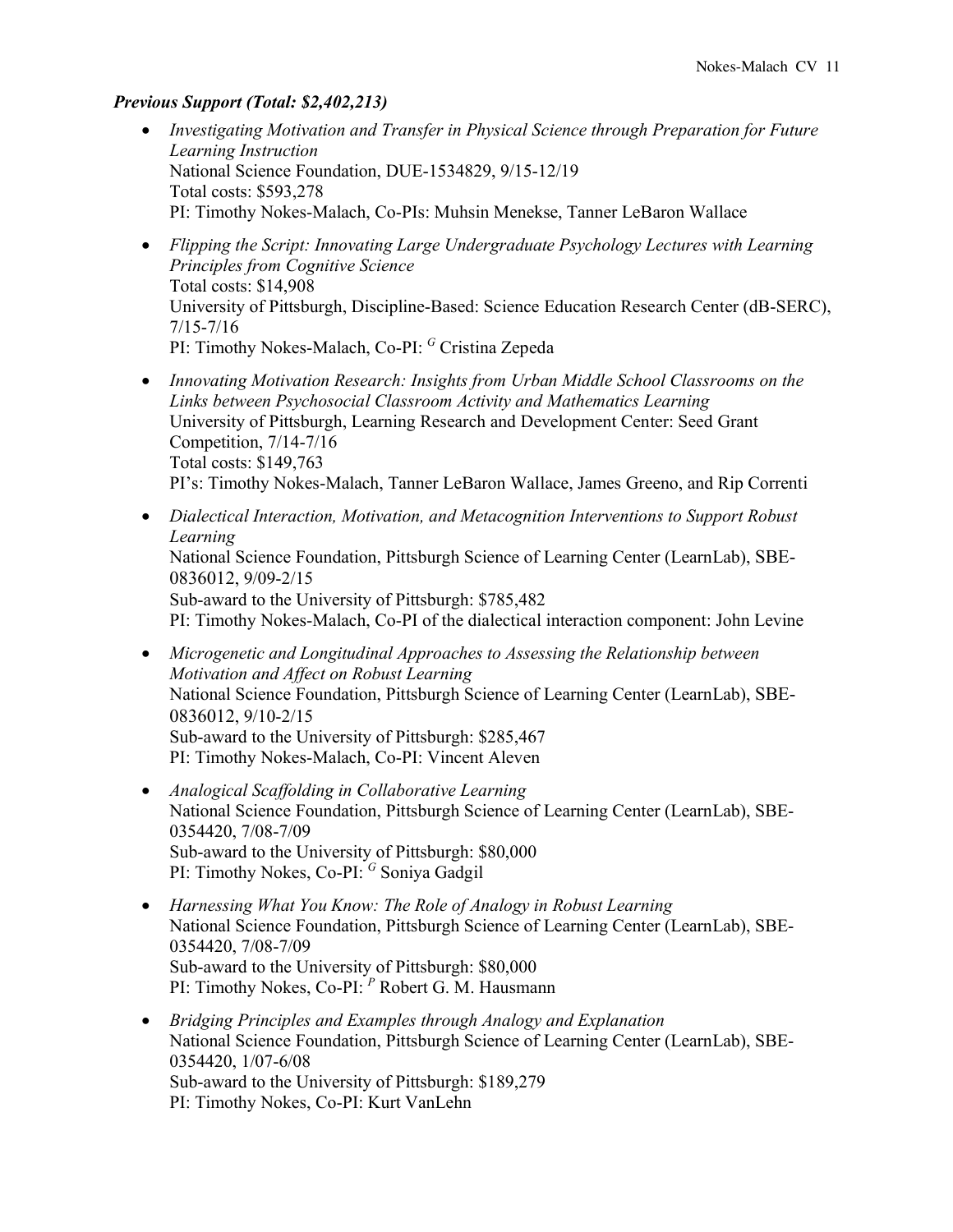- *Enhancing Undergraduate STEM Learning through Personalized Mobile Mindfulness Training* University of Pittsburgh, Personalized Education Grant Program, 5/18-4/20 Total costs: \$25,000 PI: Brian Galla, Co-PI: Tim Nokes-Malach
- *The 21st Century Research and Development Center on Cognition and Science Instruction* Department of Education, Institute for Education Sciences, R305C080009, 7/08-7/13 Total costs: \$9,995,038 PI: Joseph Merlino, Co-PI's: Jennifer Cromley, Nora Newcombe, Timothy Nokes, Andy Porter, Christian Schunn
- *Dialectical Interaction and Conceptual Learning*  University of Pittsburgh, Learning Research and Development Center: Seed Grant Competition, *9/08-9/10* Total costs: \$74,390 PI: John Levine; Co-PI: Timothy Nokes
- *Conceptual Analysis and Student Learning in Physics*  Department of Education, Institute for Education Sciences, R305B070085, 7/07-7/11 Total costs: \$1,203,164 Sub-award to the University of Pittsburgh: \$124,646 PI: Brian Ross, Co-PI's: Jose Mestre, Timothy Nokes

#### **INVITED PRESENTATIONS** (External)

- 1) **Nokes-Malach, T. J.** (2020, June). Interdisciplinary collaborations: Example and reflections. In M. Peffer, K. Daniel, and A. Schuchardt (Chairs), *Improving science education through interdisciplinary collaborations between learning sciences and discipline-based education research: A workshop for new and established researchers*. Presentation given at a workshop at the International Conference of the Learning Sciences, Virtual Meeting.
- 2) **Nokes-Malach, T. J.** (2019, February). *Investigating student motivation, learning, and transfer*. Presentation given to the Cognitive Science Seminar Series, Institute for Intelligent Systems, University of Memphis, Memphis, TN.
- 3) **Nokes-Malach, T. J.** (2018, November). *Investigating student motivation, learning, and transfer*. Presentation given to the Cognitive Psychology Brown Bag Series, Department of Psychological Sciences, Kent State University, Kent, OH.
- 4) **Nokes-Malach, T. J.** (2018, September). Keynote Speaker: *Using big data to understand factors that affect student success in STEM.* Conference at the Interface of Discipline-Based Education Research in STEM and Psychological Science, St. Louis, MO.
- 5) **Nokes-Malach, T. J.** (2018, March). *Using big data to understand factors that affect student success in STEM.* Presentation given to the Academic Innovation at Michigan Workshop Series (AIM: Analytics). University of Michigan, Ann Arbor, Michigan.
- 6) **Nokes-Malach, T. J.** (2017, March). *Investigating the role of motivation and metacognition in promoting knowledge transfer.* Presentation given to the Cognitive Psychology Brown Bag Series, Department of Psychology, University of Illinois at Chicago, Chicago, IL.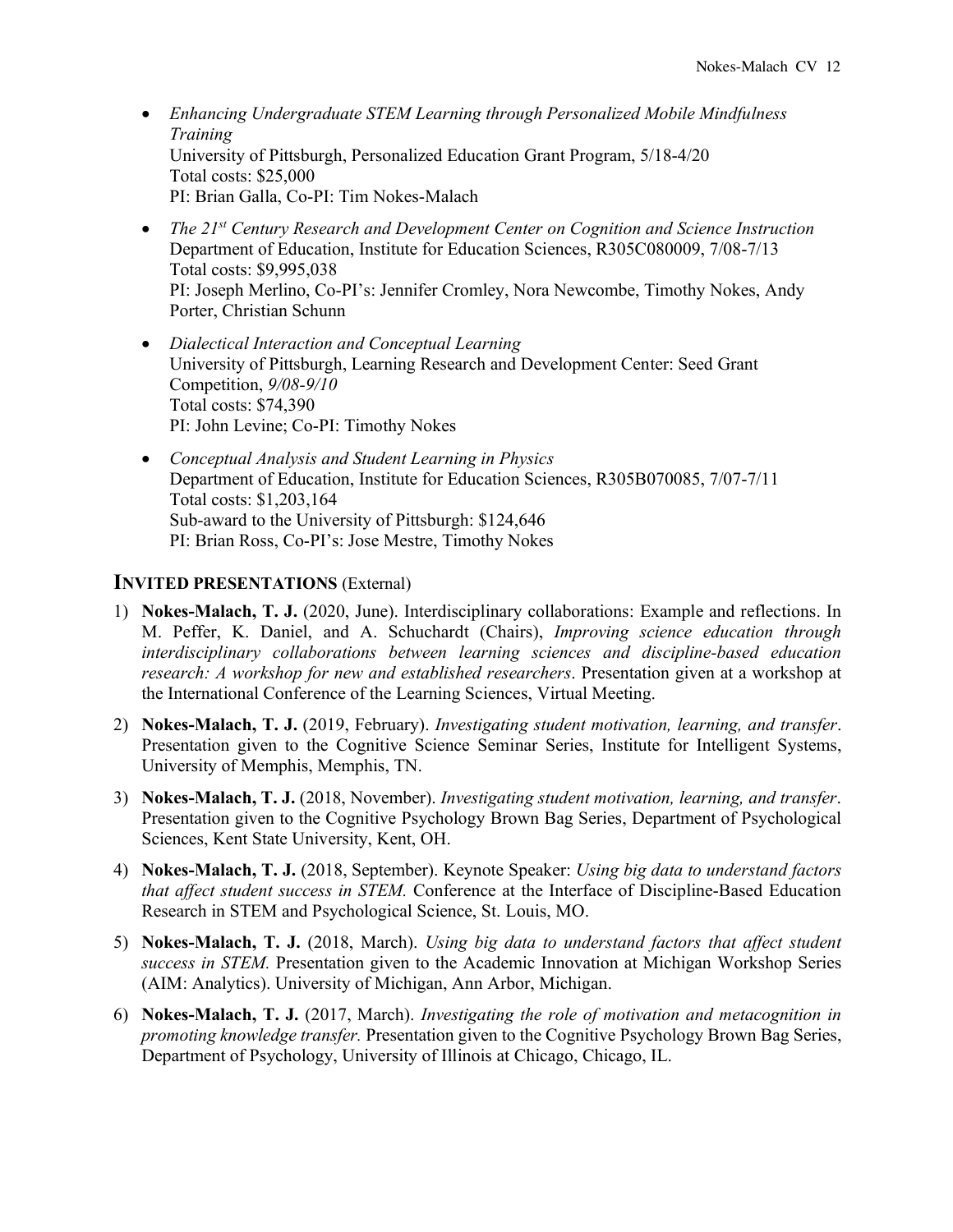- 7) **Nokes-Malach, T. J.**, Richey, E., Gadgil, S. (2016, May). *When is it better to learning together? Insights from research on the costs and benefits of collaborative learning*. Learning in Social Contexts Conference. University of Pittsburgh and Carnegie Mellon University, Pittsburgh, PA.
- 8) **Nokes-Malach, T.**, Betancur, L., Binning, K., Chen, S., Grabowski, J., Kaufman, N., Marshman, E., Rottman, B., Schunn, C., Schuchardt, A., Singh, C., & Votruba-Drzal, E. (2016, April). *Build, understand, and tune interventions that cumulate to real impact*. Poster given at the Envisioning the Future of Undergraduate STEM Education (EnFUSE): Research and Practice Symposium. National Science Foundation, Washington DC.
- 9) **Nokes-Malach, T. J.** (2016, March). *Investigating the role of motivation and metacognition in promoting knowledge transfer.* Colloquium given to the Physics Education Research Group, Department of Physics, University of Illinois at Urbana-Champaign, Urbana, IL.
- 10) Klahr, D., & **Nokes-Malach, T. J.** (2016, February). *Timing is everything … sometimes*. Network for the Science of Learning Center's Awardee Meeting 2016. National Science Foundation, Washington, DC.
- 11) **Nokes-Malach, T. J.** (2015, April). *Science diaries: A writing intervention to improve motivation in middle school science*. Cognitive and Developmental Brown Bag Series, Psychology Department, Carnegie Mellon University, Pittsburgh, PA.
- 12) **Nokes-Malach, T. J.** (2014, October). *Knowledge transfer: New approaches to a controversial phenomenon*. Beckman Institute for Advanced Science and Technology 25<sup>th</sup> Anniversary Symposium. University of Illinois at Urbana-Champaign, Urbana, IL.
- 13) **Nokes-Malach, T. J.** (2011, July). *Conceptual analysis facilitates learning in laboratory and classroom settings*. Pittsburgh Science of Learning Center Summer Intern Program*,* Carnegie Mellon University, Pittsburgh, PA.
- 14) **Nokes, T. J.**, Levine, J. L., <sup>G</sup>Belenky, D. B., & <sup>G</sup>Gadgil, S. (2010, July). *Investigating the impact of dialectical interaction on engagement, arousal, and robust learning*. Pittsburgh Science of Learning Center Summer Intern Program*,* Carnegie Mellon University, Pittsburgh, PA.
- 15) **Nokes, T. J.**, *<sup>P</sup>*Hausmann, R. G. M., VanLehn, K., & Gershman, S. (2009, November). *The design of self-explanation prompts: The fit hypothesis*. Science of Learning Centers PI Meeting, Washington, DC.
- 16) **Nokes, T. J.** (2009, October). Using cognitive science to improve student learning. In R. Lopez (Chair), *Brain, mind, and learning: Research at the science of learning centers*. Symposium conducted at the 2009 Annual Meeting of the Advancing Hispanics/Chicanos & Native Americans in Science, Dallas, TX.
- 17) **Nokes, T. J.** (2009, October). Robust Learning. In R. Lopez (Chair), *Learn-a-Palooza*. Plenary symposium conducted at the 2009 Annual Meeting of the Advancing Hispanics/Chicanos & Native Americans in Science, Dallas, TX.
- 18) **Nokes, T. J.** (2009, March). Taking cognitive science to school: How cognitive science can improve conceptual learning in physics classrooms. In N. Newcombe (Chair), *The new learning sciences*. President's Integrative Symposium conducted at the Annual Meeting of the Eastern Psychological Association Conference, Pittsburgh, PA.
- 19) **Nokes, T. J.** (2007, August). *Facilitating conceptual learning through analogy and explanation*. Physics Education Research Conference, Greensboro, NC.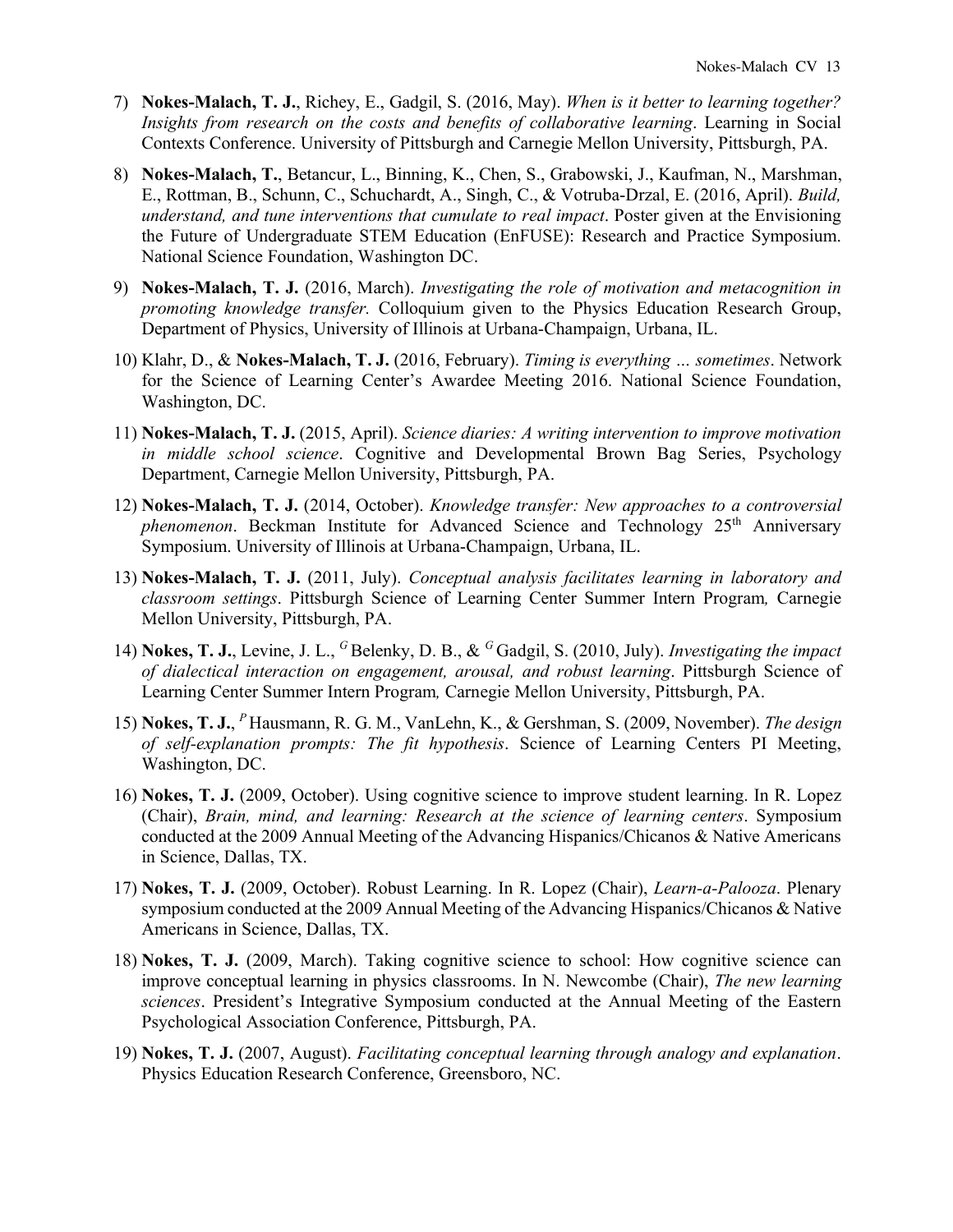- 20) **Nokes, T. J.**, Meade, M. L., & Morrow, D. G. (2007, June). *Investigating the role of expertise in collaborative tasks*. Pittsburgh Science of Learning Center Summer Intern Program*,* Carnegie Mellon University, Pittsburgh, PA.
- 21) **Nokes, T. J.** (2006, February). *Creating adaptive knowledge structures and skills: Investigations of learning and transfer*. Cognitive Psychology Brown Bag Series, University of Illinois at Chicago, Chicago, IL.
- 22) **Nokes, T. J.** (2005, December). *Understanding transfer: An investigation into multiple mechanisms*. Psychology Colloquium, University of Pittsburgh, Pittsburgh, PA.
- 23) **Nokes, T. J.** (2004, March). *Investigating multiple mechanisms of knowledge transfer*. Symposium on Reasoning and Learning in Cognitive Systems, Stanford University, Palo Alto, CA.

#### **INVITED PRESENTATIONS** (Internal)

- 1) **Nokes-Malach, T. J.** (2020, February). *Study smarter, not harder! Strategies supported by cognitive science*. Presentation given the University of Pittsburgh Psychology Club.
- 2) **Nokes-Malach, T. J.** (2019, April). *The effect of expansive versus narrow environments on creative problem solving*. Presentation given to the University of Pittsburgh Psychology Club.
- 3) **Nokes-Malach, T. J.** (2018, December). *Strategies to enhance student learning and motivation based on principles of cognitive science.* Presentation given to the Teaching Brown Bag Series, Department of Psychology.
- 4) **Nokes-Malach, T. J.** (2018, October). *The impact of prior preparation and motivational characteristics on learning outcomes in introductory physics.* Presentation given to the Board of Visitors Meeting*,* LRDC.
- 5) **Nokes-Malach, T. J.** (2018, June). *Strategies to enhance student learning and motivation based on principles of cognitive science*. Presentation given to the Discipline-Based Science Education Research Center.
- 6) **Nokes-Malach, T. J.** (2018, April). *Investigating student motivation, learning, and transfer*. Presentation given to the University of Pittsburgh Psychology Club.
- 7) **Nokes-Malach, T.**, Betancur, L., Binning, K., Chen, S., Grabowski, J., Kaufman, N., Limeri, L., Marshman, E., Jamal-Orozco, N., Rottman, B., Schunn, C., Schuchardt, A., Singh, C., Vincent-Ruz, P., & Votruba-Drzal, E. (2016, October). *Intervention science: Investigating educational innovations at Pitt*. Board of Visitors Meeting*,* LRDC.
- 8) **Nokes-Malach, T. J.** (2016, March). *Flipping the script: Innovating large lectures with principles from cognitive science*. Presentation given to the Discipline-Based Science Education Research Center.
- 9) **Nokes-Malach, T. J.** (2016, February). *Knowledge transfer: New approaches for a controversial phenomenon*. Presentation given to the Research Round Table, Department of Communication Sciences and Disorders, School of Health and Rehabilitation Sciences.
- 10) Rottman, B., & **Nokes-Malach, T. J.** (2015, October). *Authenticity in educational instruction*. Presentation given to the Discipline-Based Science Education Research Center.
- 11) **Nokes-Malach, T. J.** (with Akiva, T., Galla, B., Kelly, S., Wang, M.). (2015, October). *Panel on motivation and engagement*. Learning Sciences and Policy Program and the Applied Developmental Psychology Program. School of Education.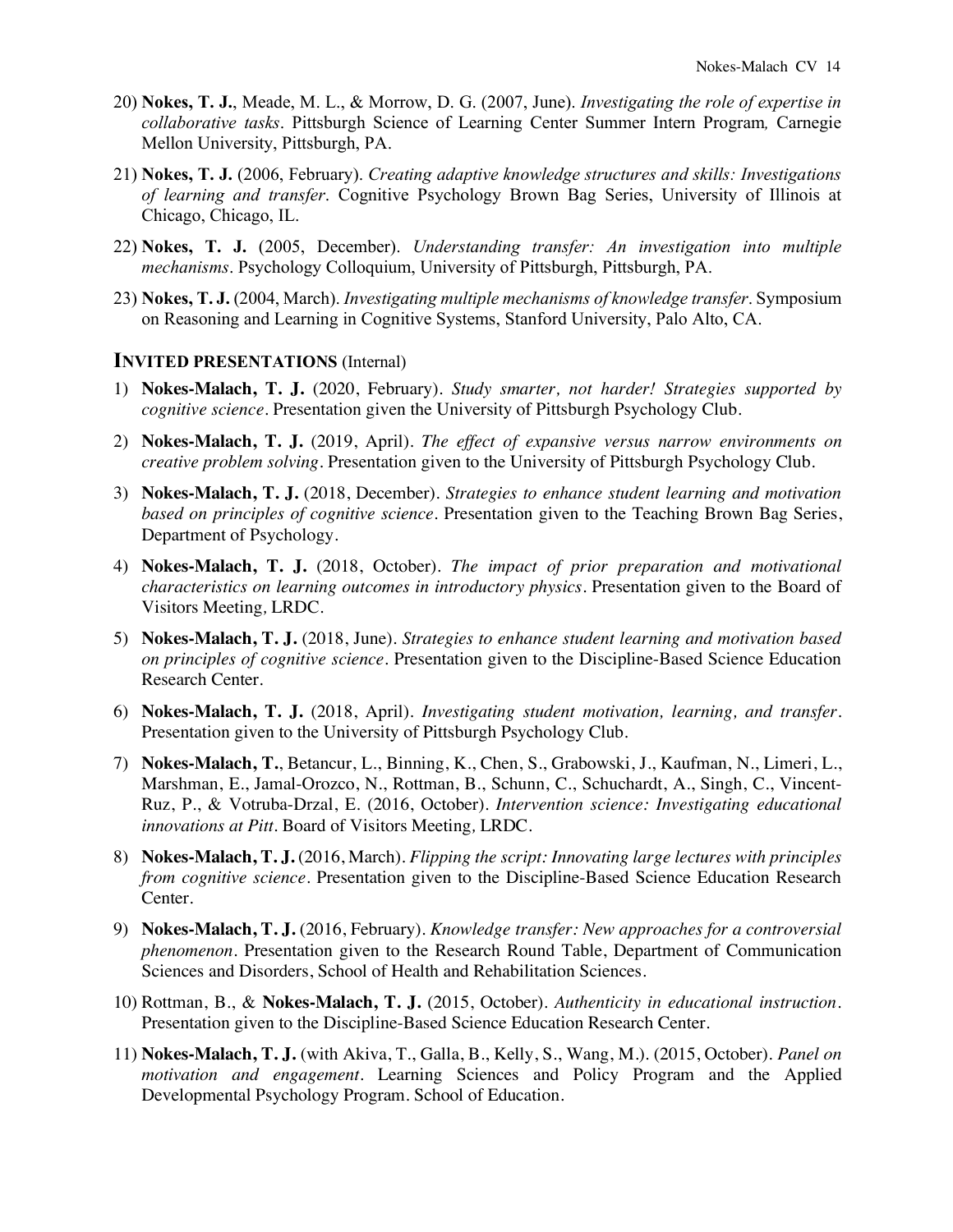- 12) **Nokes-Malach, T. J.**, Binning, K., Grabowski, J., Kaufman, N., Rottman, B., Schunn, C., Singh, C., Votruba-Drzal, E. (2015, October). *Build, understand, and tune interventions that cumulate to real impact*. Presentation given to the LRDC faculty.
- 13) **Nokes-Malach, T. J.** (2015, March). *The role of motivation in supporting preparation for future learning and knowledge transfer*. Presentation given to the Discipline-Based Science Education Research Center.
- 14) **Nokes-Malach, T. J.** (2014, April). *Science diaries: A brief writing intervention to improve motivation to learn science*. Board of Visitors Meeting*,* LRDC.
- 15) **Nokes-Malach, T. J.** (2014, April). *Science diaries: A writing intervention to improve motivation and achievement in middle school science*. Learning Sciences and Policy Brown Bag Series.
- 16) **Nokes-Malach, T. J.** (2013, March). *Conceptual learning principles*. School of Nursing's education series: "Placing the Learner First."
- 17) **Nokes-Malach, T. J.**, & *<sup>G</sup>*Chan, J. (2011, November). *The effects of expansive versus narrow environments on creative problem solving*. Annual induction ceremony of the Psy Chi Chapter.
- 18) **Nokes, T. J.**, Levine, J. L., <sup>G</sup> Belenky, D. B., & <sup>G</sup> Gadgil, S. (2010, June). *Dialectical interaction and conceptual learning*. Board of Visitors Meeting*,* LRDC.
- 19) **Nokes, T. J.** (2009, April). *Taking cognitive science to school: Improving cognitive science and student learning*. Research for Practice Conference, LRDC.
- 20) **Nokes, T. J.** (2008, December). *Taking cognitive science to school: How cognitive science can improve conceptual learning in physics classrooms*. Learning Sciences and Policy Brown Bag Series.
- 21) **Nokes, T. J.** (2006, April). *Creating adaptive knowledge structures and skills: Investigations of learning and transfer*. Cognitive Psychology Brown Bag Series, University of Illinois at Urbana-Champaign.
- 22) **Nokes T. J.,** Mestre, J. P., & Ross, B. H. (2006, April). *Facilitating knowledge transfer in physics*. Physics Education Brown Bag Series, University of Illinois at Urbana-Champaign.

## **PRESENTATIONS**

*<sup>P</sup>* Indicates a postdoctoral author, *<sup>G</sup>* graduate student author, *<sup>U</sup>*undergraduate student author

- 1) *<sup>G</sup>* Boden, K. K., **Nokes-Malach, T. J.**, Miele, D. B., & Fujita, K. (accepted). Can seeing the forest impact transfer? Effects of construal-level on learning strategies and knowledge transfer. In V. Yan (Chair), *Contextualizing knowledge and decision-making in strategic learning*. Symposium to be conducted at the annual meeting of the American Educational Research Association. Virtual Meeting.
- 2) *<sup>G</sup>* Boden, K. K., Kuo, E., **Nokes-Malach, T. J.**, King-Shepard, Q., Wallace, T. L., & Menekse, M. M. (accepted). Examining the role of motivation for transfer: A person-centered approach. In D. B. Miele, A. L. Wigfield, and B. Finn (Chairs), *Broadening the terrain: Examining novel motivational processes in STEM contexts*. Symposium to be conducted at the annual meeting of the American Educational Research Association. Virtual Meeting.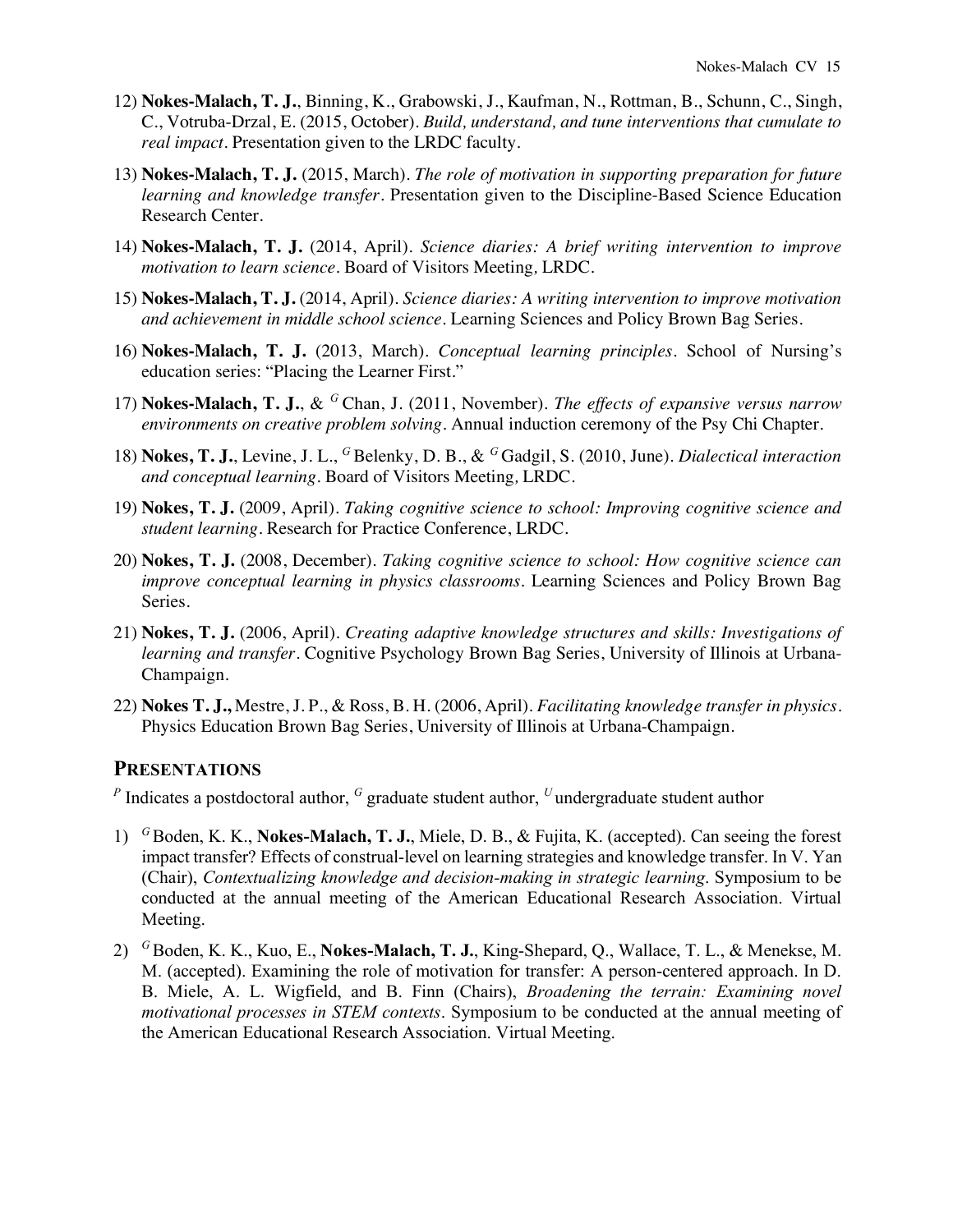- 3) *<sup>G</sup>*King-Shepard, Q., *<sup>G</sup>*Boden, K., *<sup>U</sup>* Adelman, A., **Nokes-Malach, T. J.**, & Carpenter, S. (2020, July). *Investigating the benefits of pre-questions on lecture-based learning*. Poster presented at the Forty-Second Annual Conference of the Cognitive Science Society, Virtual Meeting.
- 4) *<sup>G</sup>*Diamond, M., & **Nokes-Malach, T. J.** (2020, July). *Investigating the role of student achievement goals in conceptual physics learning*. Poster presented at the Forty-Second Annual Conference of the Cognitive Science Society, Virtual Meeting.
- 5) *<sup>G</sup>* King-Shepard, Q., *<sup>P</sup>* Kuo, E., & **Nokes-Malach, T. J.** (2019, November). *Investigating the effects of a physics misconception on the perception of physical motion*. Poster presented at the 60th Annual Meeting of the Psychonomic Society, Montreal, CA.
- 6) *<sup>G</sup>* Cwik, S., *<sup>G</sup>* Kalender, Y., Schunn, C., **Nokes-Malach, T.**, & Singh, C. (2019, July). *Understanding motivational characteristics of students who repeat calculus-based introductory level physics courses.* Paper presented at the summer meeting of the American Association of Physics Teachers, Provo, UT.
- 7) *<sup>G</sup>* Kalender, Y., Marshman, E., Schunn, C., **Nokes-Malach, T.**, & Singh, C. (2019, July). *Investigating the role of prior preparation and self-efficacy on female and male students' introductory physics learning outcomes*. Paper presented at the summer meeting of the American Association of Physics Teachers, Provo, UT.
- 8) *<sup>P</sup>* Kuo, E., *<sup>U</sup>*Weinlader., N, **Nokes-Malach, T.**, & Rottman, B. (2019, July). *Measuring conceptual understanding through students judgments of certainty*. Paper presented at the summer meeting of the American Association of Physics Teachers, Provo, UT.
- 9) *<sup>G</sup>* Li, Y., *<sup>G</sup>* Kalender, Y., Schunn, C., **Nokes-Malach, T.**, & Singh, C. (2019, July). *Understanding motivational characteristics of students who repeat algebra-based introductory physics courses.* Paper presented at the summer meeting of the American Association of Physics Teachers, Provo, UT.
- 10) **Nokes-Malach, T.**, *<sup>G</sup>* Kalender, Y., Marshman, E., Schunn, C., & Singh, C. (2019, July). *How is perception of being recognized by others as someone good at physics related to female and male students' physics identities.* Paper presented at the summer meeting of the American Association of Physics Teachers, Provo, UT.
- 11) *<sup>G</sup>* Whitcomb, K. M., *<sup>G</sup>* Kalender, Y., **Nokes-Malach, T.**, Schunn, C., & Singh, C. (2019, July). *An examination of gender differences in self-efficacy and academic performance in different STEM domains.* Paper presented at the summer meeting of the American Association of Physics Teachers, Provo, UT.
- 12) *<sup>P</sup>* Kuo, E., *<sup>G</sup>* Boden, K., *<sup>G</sup>* King-Shepard, Q., **Nokes-Malach, T.**, & Wallace, T. (2019, January). *Motivation enhances conceptual learning, not procedural training.* Paper presented at the winter meeting of the American Association of Physics Teachers, Houston, TX.
- 13) *<sup>G</sup>* Boden, K. K., *<sup>P</sup>* Kuo, E., **Nokes-Malach, T. J.**, Wallace, T. L., Menekse, M. M. & *<sup>G</sup>* King-Shepard (2018, November). *Investigating the role of motivation in procedural and conceptual learning?* Poster presented at the 59<sup>th</sup> Annual Meeting of the Psychonomic Society, New Orleans, LA.
- 14) *<sup>G</sup>* Jamal-Orozco, N. P., *<sup>U</sup>* Russo, G., *<sup>G</sup>* Weaver, A., **Nokes-Malach T. J.**, & Galla, B. M., (2018, November). *Investigating the effects of mindfulness training on students' emotion regulation and learning*. Poster presented at the 59th Annual Meeting of the Psychonomic Society, New Orleans, Louisiana, USA.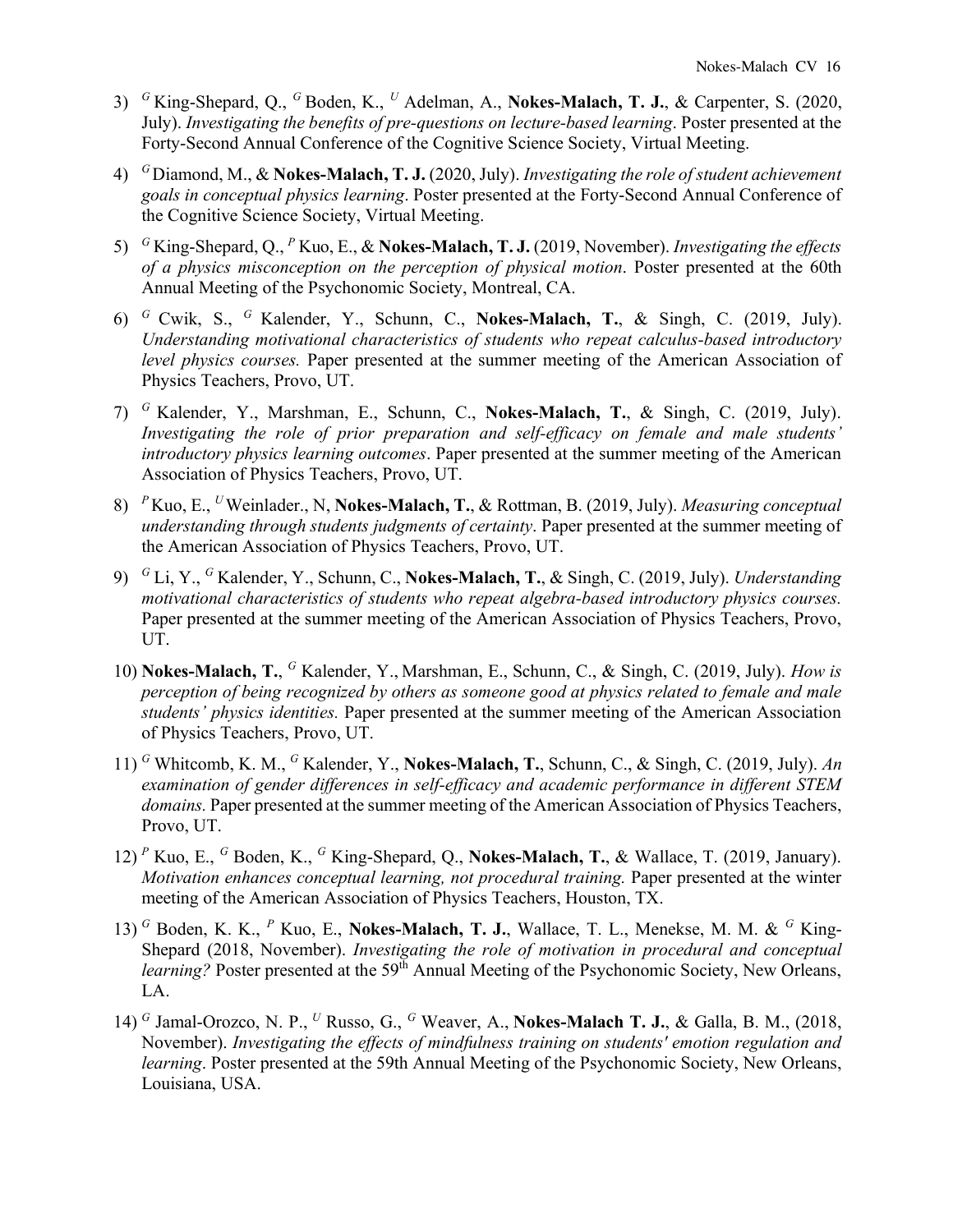- 15) *<sup>G</sup>* King-Shepard, Q., *<sup>P</sup>* Kuo, E., & **Nokes-Malach, T. J.** (2018, November). *Investigating the relation between declarative versus embodied knowing of physics concepts*. Poster presented at the 59th Annual Meeting of the Psychonomic Society, New Orleans, LA.
- 16) *<sup>G</sup>* Zepeda, C. D., & **Nokes-Malach T. J.** (2018, November). *Investigating the relations between metacognitive study strategies and exam performance in a college course*. Poster presented at the 59th Annual Meeting of the Psychonomic Society, New Orleans, LA.
- 17) *<sup>G</sup>* Zepeda, C. D., & **Nokes-Malach T. J.** (2018, September). *Investigating the relations between metacognitive study strategies and exam performance in a college course*. Poster presented at the Conference at the Interface of Discipline-Based Education Research in STEM and Psychological Science, St. Louis, MO.
- 18) *<sup>G</sup>* Kalender, Y., *<sup>P</sup>*Marshman, E., **Nokes-Malach, T. J.**, Schunn, C., & Singh, C. (2018, July). *Large gender differences in physics self-efficacy at equal performance levels: A warning sign?* Paper presented at the summer meeting of the American Association of Physics Teachers, Washington, DC.
- 19) *<sup>P</sup>* Kuo, E., *<sup>G</sup>* Boden, K., *<sup>G</sup>* King-Shepard, Q., **Nokes-Malach, T.**, Wallace, T., & Muhsin, M. (2018, July). *Inventing with contrasting cases to learn the concept of speed.* Paper presented at the summer meeting of the American Association of Physics Teachers, Washington, DC.
- 20) **Nokes-Malach, T. J.**, *<sup>G</sup>* Kalender, Y., *<sup>P</sup>* Marshman, E., Schunn, C., & Singh, C. (2018, July). *The impact of prior preparation and motivational characteristics on learning outcomes in introductory physics courses.* Paper presented at the summer meeting of the American Association of Physics Teachers, Washington, DC.
- 21) *<sup>P</sup>* Marshman, E., *<sup>G</sup>* Kalender, Y., Schunn, C., **Nokes-Malach, T. J.**, & Singh, C. (2018, July). *Gender differences in students' motivational characteristics: Alarming trends.* Paper presented at the summer meeting of the American Association of Physics Teachers, Washington, DC.
- 22) *<sup>G</sup>* Whitcomb, K. M., *<sup>G</sup>* Kalender, Y., **Nokes-Malach, T. J.**, Schunn, C., & Singh, C. (2018, July). *How do introductory physics and mathematics courses impact engineering students' performance in subsequent engineering courses?* Paper presented at the summer meeting of the American Association of Physics Teachers, Washington, DC.
- 23) *<sup>G</sup>* Jamal-Orozco, N. P., *<sup>U</sup>* Russo, G., **Nokes-Malach T. J.**, & Galla, B. M. (2018, June). *Investigating the effects of meditation training on students' learning.* Poster presented at the 6<sup>th</sup> International Workshop on Advanced Learning Sciences, Pittsburgh, PA.
- 24) *<sup>G</sup>* Kalender, Y., *<sup>P</sup>* Marshman, E., **Nokes-Malach, T. J.**, Schunn, C., & Singh, C. (2018, June). *An investigation into students' self-efficacy in introductory physics courses.* Poster presented at the 6<sup>th</sup> International Workshop on Advanced Learning Sciences, Pittsburgh, PA.
- 25) *<sup>G</sup>* King-Shepard, Q., *<sup>P</sup>* Kuo, E., *<sup>G</sup>* Boden, K., **Nokes-Malach, T.**, Wallace, T., & Muhsin, M. (2018, June). *Learning to recognize a physical quantity in new contexts by inventing it from contrasting cases*. Poster presented at the 6th International Workshop on Advanced Learning Sciences, Pittsburgh, PA.
- 26) **Nokes-Malach, T.**, *<sup>P</sup>* Kuo, E., *<sup>G</sup>* Boden, K., *<sup>G</sup>* King-Shepard, Q., Wallace, T., & Muhsin, M. (2018, June). Exploring the relations between Student Motivation, Learning, and Transfer. In T. Nokes-Malach (Moderator), *Symposium 1: Motivation and engagement for learning*. Symposium to be conducted at the 6<sup>th</sup> International Workshop on Advanced Learning Sciences, Pittsburgh, PA.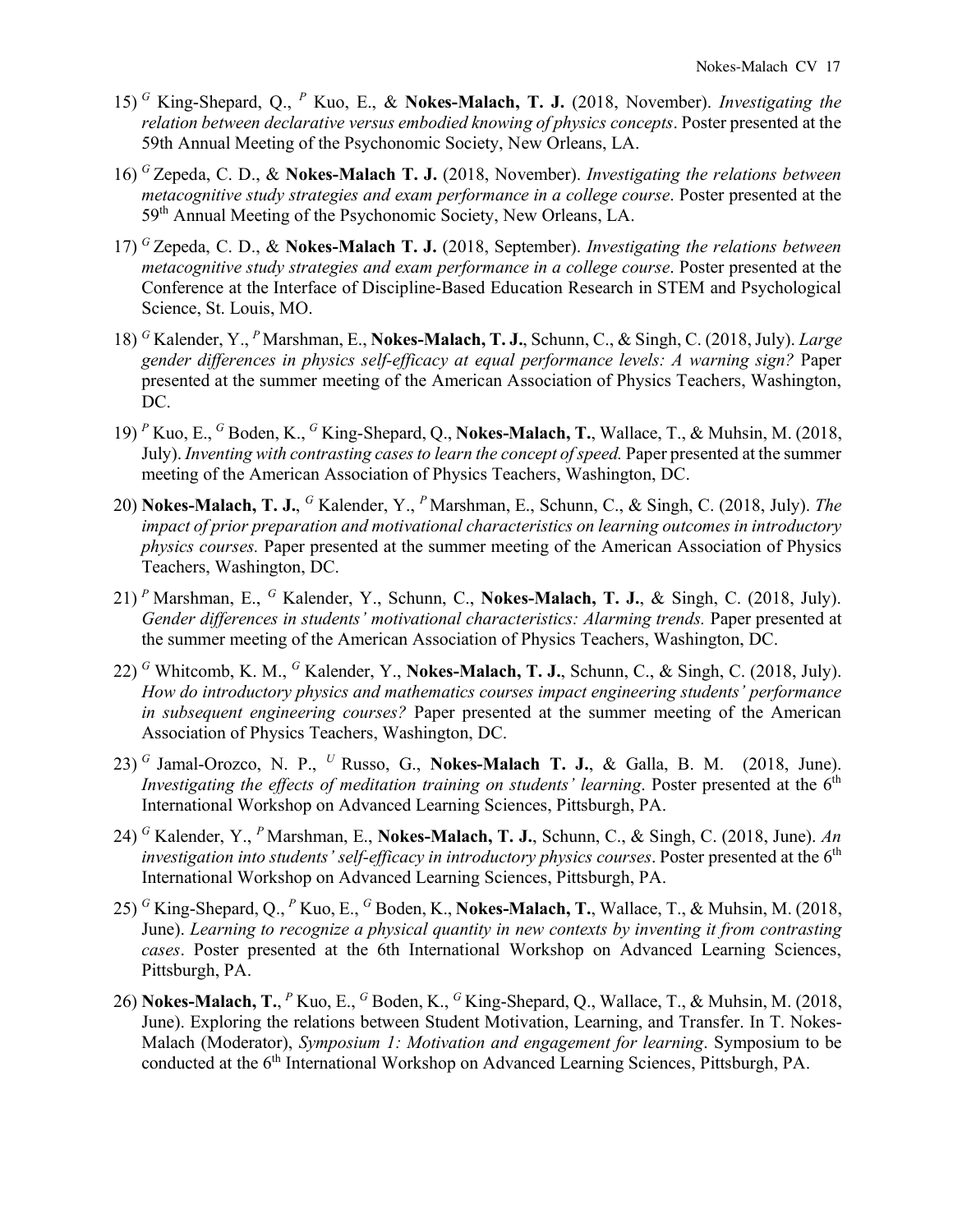- 27) *<sup>G</sup>* Whitcomb, K. M., *<sup>G</sup>* Kalender, Y., **Nokes-Malach, T. J.**, Schunn, C., & Singh, C. (2018, June). *How do introductory physics and mathematics courses impact engineering students' performance in subsequent engineering courses?* Poster presented at the 6<sup>th</sup> International Workshop on Advanced Learning Sciences, Pittsburgh, PA.
- 28) *<sup>G</sup>* Jamal-Orozco, N. P., *<sup>U</sup>* Russo, G., **Nokes-Malach T. J.**, & Galla, B. M. (2018, May). *Investigating the effects of mindfulness training on students' stress, emotion regulation, and learning*. Poster presented at the 30<sup>th</sup> Annual Convention for the Association for Psychological Science, San Francisco, CA.
- 29) *<sup>G</sup>* Boden, K., *<sup>P</sup>* Kuo, E., Nokes-Malach T., Wallace, T., & Meneske, M., (2018, March). *Motivation and conceptual learning: an examination of self-efficacy and achievement goals in 6th grade science.* Paper presented at the meeting of the National Association for Research in Science Teaching, Atlanta, GA.
- 30) *<sup>G</sup>* Boden, K. K., *<sup>P</sup>* Kuo, E., **Nokes-Malach, T. J.**, Wallace, T. L., & Menekse, M. M. (2017, November). *What is the role of motivation in knowledge transfer? An examination of self-efficacy*. Poster presented at the 58<sup>th</sup> Annual Meeting of the Psychonomic Society, Vancouver, BC, Canada.
- 31) *<sup>G</sup>* Jamal-Orozco, N. P., *<sup>U</sup>* Russo, G., **Nokes-Malach T. J.**, & Galla, B. M. (2017, November). *Breathe, think, learn: The effects of mindfulness training on students' robust learning*. Poster presented at the 58th Annual Meeting of the Psychonomic Society, Vancouver, BC, Canada.
- 32) *<sup>G</sup>* Zepeda, C. D., & **Nokes-Malach T. J.** (2017, November). *Metacognitive awareness: The type of retrospective question matters*. Poster presented at the 58<sup>th</sup> Annual Meeting of the Psychonomic Society, Vancouver, BC, Canada.
- 33) *<sup>G</sup>* Boden, K. K., *<sup>P</sup>* Kuo, E., **Nokes-Malach, T. J.**, Wallace, T. L., & Menekse, M. (2017, July). *What is the role of motivation in procedural vs. conceptual transfer?* Poster presented at the Physics Education Research Conference, Cincinnati, OH.
- 34) **Nokes-Malach, T. J.**, *<sup>P</sup>* Marshman, E., *<sup>G</sup>* Kalender, Y., Schunn, C., & Singh, C (2017, July). *Investigating attitudes and performance of students in introductory physics courses: Gender differences*. Poster presented at the Physics Education Research Conference, Cincinnati, OH.
- 35) **Nokes-Malach, T. J.**, *<sup>P</sup>* Marshman, E., *<sup>G</sup>* Kalender, Y., Schunn, & C., Singh, C (2017, July). *Investigating attitudes and performance of students in introductory physics courses: Gender differences*. Paper presented at the Annual Meeting of the American Association of Physics Teachers, Cincinnati, OH.
- 36) *<sup>G</sup>* Kalender, Y., *<sup>P</sup>* Marshman, E., Schunn, C., **Nokes-Malach, T. J.**, & Singh, C (2017, July). *Investigating attitudes and performance of students in introductory physics courses: Racial and ethnic minorities*. Paper presented at the Annual Meeting of the American Association of Physics Teachers, Cincinnati, OH.
- 37) *<sup>G</sup>* Boden, K. K., & **Nokes-Malach, T. J.** (2016, April). Examining classroom support of achievement goals through talk. In T. Wallace (Chair), *Investigating cognition and motivation at the classroom level*. Symposium conducted at the annual meeting of the American Educational Research Association, Washington, DC.
- 38) *<sup>G</sup>* Richey, J. E., *<sup>U</sup>*Walker, T., *<sup>U</sup>*Green, C., & **Nokes-Malach, T. J.** (2016, April). Relational mapping: An interactive perspective on classroom-level analogy support. In T. Wallace (Chair), *Investigating cognition and motivation at the classroom level*. Symposium conducted at the annual meeting of the American Educational Research Association, Washington, DC.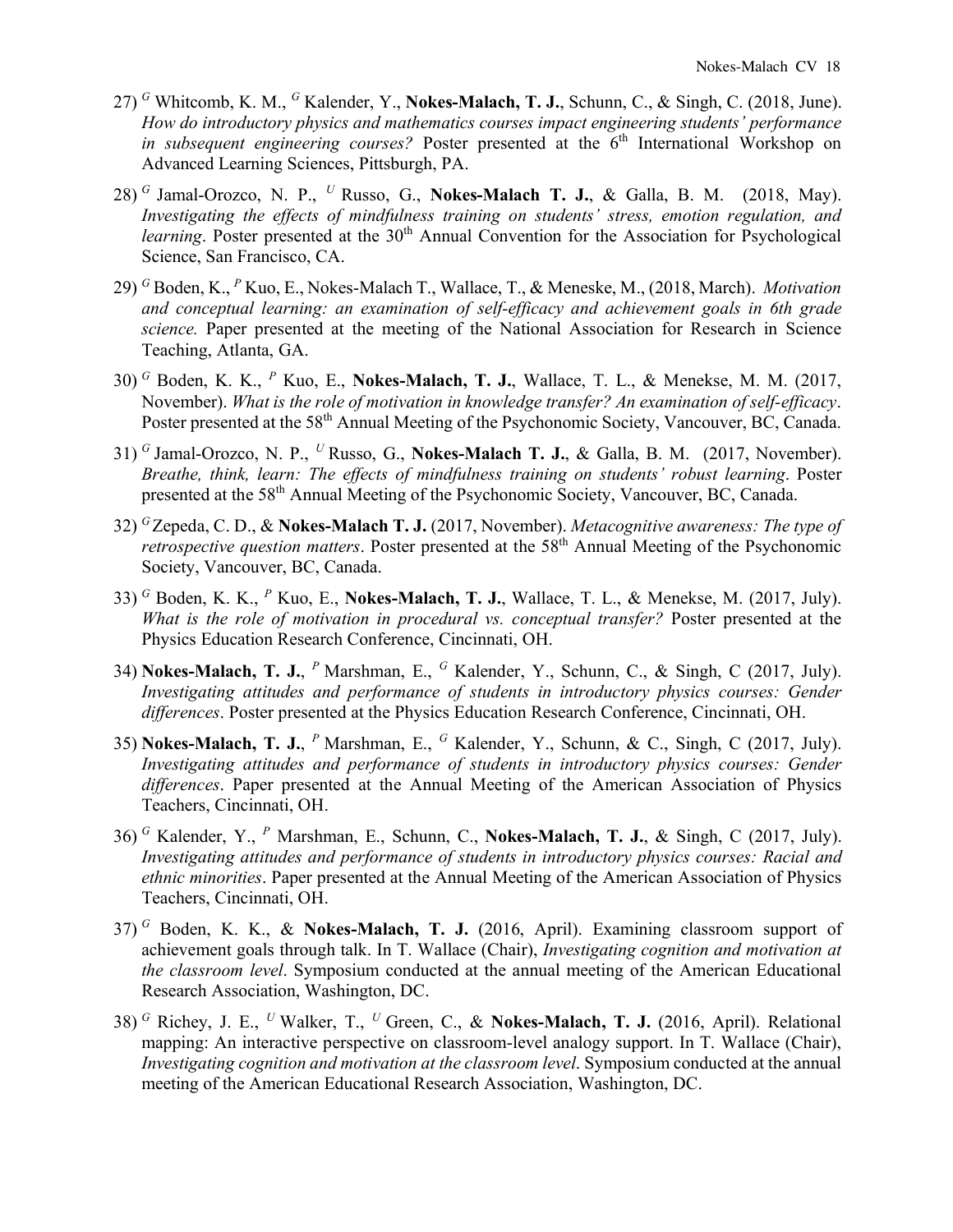- 39) *<sup>G</sup>* Zepeda, C. D., *<sup>U</sup>*Hlutkowsky, C. O., *<sup>U</sup>*Partika, A. C., & **Nokes-Malach T. J.** (2016, April). Identifying teachers' supports of metacognition in the classroom. In T. Wallace (Chair), *Investigating cognition and motivation at the classroom level*. Symposium conducted at the annual meeting of the American Educational Research Association, Washington, DC.
- 40) *<sup>G</sup>* Zepeda, C. D., & **Nokes-Malach, T. J.** (2015, July). *Capturing the relations between metacognition, self-explanation, and analogical comparison: An exploration of two methodologies*. Poster presented at the Thirty-Seventh Annual Conference of the Cognitive Science Society, Pasadena, CA.
- 41) *<sup>G</sup>* Chan, J., & **Nokes-Malach, T. J.** (2014, July). *The impact of physical spaces on divergent and convergent problem-solving performance*. Poster presented at the Thirty-Sixth Annual Conference of the Cognitive Science Society, Quebec City, Quebec, Canada.
- 42) *<sup>U</sup>*Ferrara, A. M., *<sup>G</sup>* Zepeda, C., & **Nokes-Malach, T. J.** (2014, July). *Investigating the relationship between mindfulness and learning*. Poster presented at the Thirty-Sixth Annual Conference of the Cognitive Science Society, Quebec City, Quebec, Canada.
- 43) *<sup>U</sup>* Wallace, A., *<sup>G</sup>*Richey, J. E., & **Nokes-Malach, T. J.** (2014, July). *Changing achievement goals and grades*. Poster presented at the Thirty-Sixth Annual Conference of the Cognitive Science Society, Quebec City, Quebec, Canada.
- 44) *<sup>P</sup>* Bernacki, M. L., Aleven, V., & **Nokes-Malach, T. J.** (2014, April). *An examination of selfefficacy during a learning episode: Initial levels, changes and associations with learning*. Poster presented at the annual meeting of the American Educational Research Association, Philadelphia, PA.
- 45) *<sup>P</sup>* Bernacki, M. L., **Nokes-Malach, T. J.**, Aleven, V., & *<sup>U</sup>*Glick, J. (2014, April). *Intelligent tutoring systems promote achievement in middle school mathematics, especially for students with low interest.* Paper presented at the annual meeting of the American Educational Research Association, Philadelphia, PA.
- 46) **Nokes-Malach, T. J.**, Mestre, J. P., & *<sup>G</sup>* Belenky, D. M. (2013, April). *A theoretical framework for transfer as sense-making: Applications and examples*. Poster presented at the annual meeting of the American Educational Research Association, San Francisco, CA.
- 47) *<sup>G</sup>* Belenky, D. M., & **Nokes-Malach, T. J.** (2013, April). *Task-based vs. course-level achievement goals: An experimental investigation of mastery-approach goals and knowledge transfer*. Paper presented at the annual meeting of the American Educational Research Association, San Francisco, CA.
- 48) *<sup>G</sup>* Zepeda, C., *<sup>G</sup>* Richey, J. E., Ronevich, P., **Nokes-Malach, T. J.** (2013, April). *Explicit instruction of metacognition in a middle school science class leads to metacognitive, academic and motivational benefits*. Poster presented at the biennial meeting of the Society for Research on Child Development, Seattle, WA.
- 49) *<sup>G</sup>* Zepeda, C., *<sup>G</sup>* Richey, J. E., Ronevich, P., & **Nokes-Malach, T. J.** (2012, October). *Explicit instruction of metacognition and its benefits to motivation and science learning*. Poster presented at the 2012 Annual Meeting of the Advancing Hispanics/Chicanos & Native Americans in Science, Seattle, WA.
- 50) *<sup>G</sup>* Belenky, D. M., & **Nokes-Malach, T. J.** (2012, April). *How mastery-approach goal motivations interact with discovery by contrasting cases to facilitate transfer.* Paper presented at the annual meeting of the American Educational Research Association, Vancouver, BC, Canada.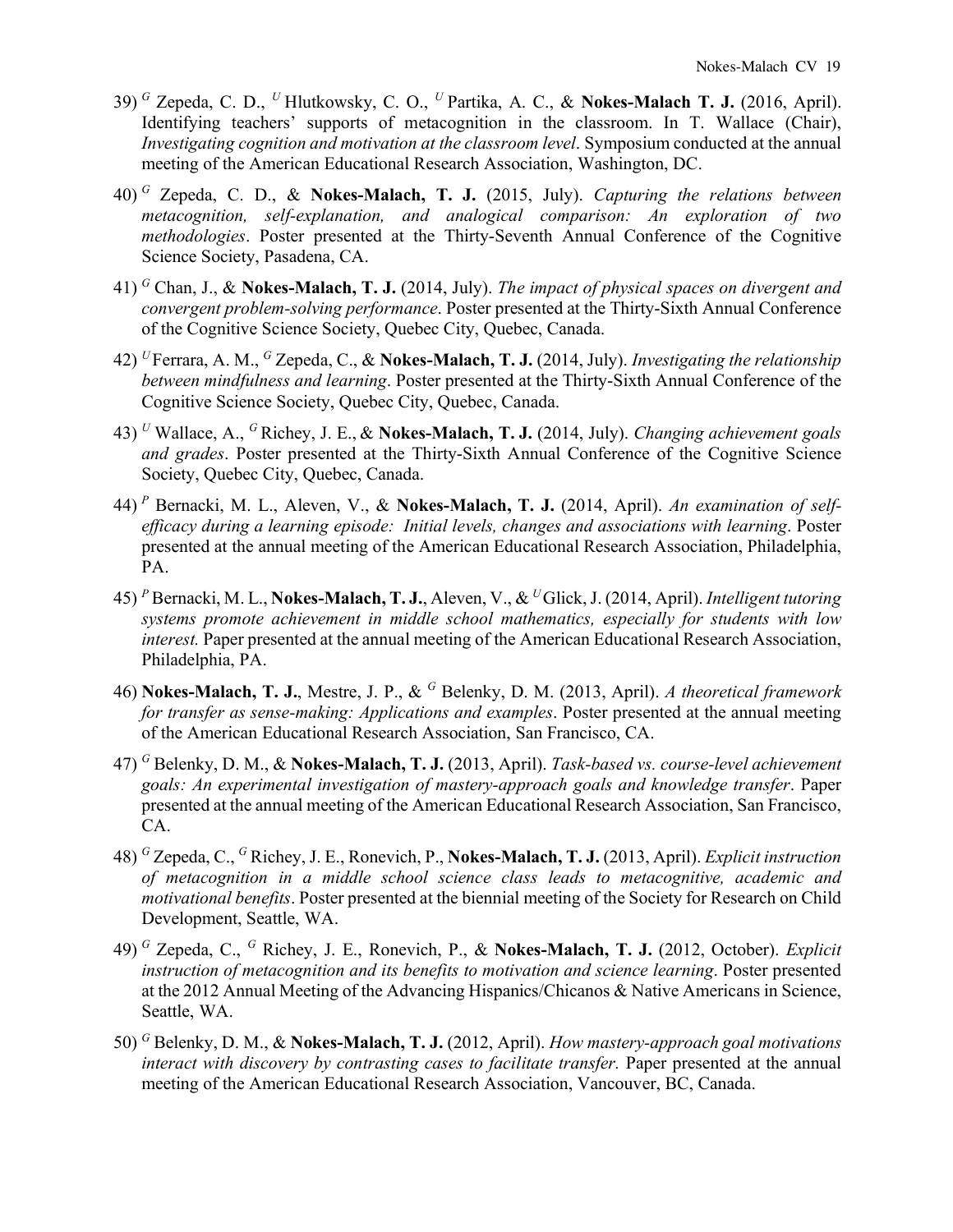- 51) *<sup>P</sup>* Bernacki, M. L., **Nokes-Malach, T. J.,** & Aleven, V. (2012, April). *Investigating stability and change in task-specific achievement goals and their effects on math learning with intelligent tutors*. Paper presented at the annual meeting of the American Educational Research Association, Vancouver, BC, Canada.
- 52) *<sup>G</sup>* Richey, J. E., *<sup>P</sup>* Bernacki, M. L., *<sup>G</sup>* Belenky, D. M., & **Nokes-Malach, T. J.** (2012, April). *Predicting performance with a task-based behavioral measure of achievement goals*. Paper presented at the annual meeting of the American Educational Research Association, Vancouver, BC, Canada.
- 53) *<sup>G</sup>* Li, M., Frieze, I., & **Nokes-Malach, T.** (January, 2012). *Place matters: The influence of place attachment in motivation for learning*. Poster presented to the Thirteenth Annual Meeting of the Society for Personality and Social Psychology, San Diego, CA.
- 54) *<sup>P</sup>* Alfieri, L., **Nokes, T. J.**, & Schunn, C. D. (2011, September). *Aligning the structural components across learning tasks of case comparisons*. Paper presented at the Annual Meeting of the Society for Research on Educational Effectiveness, Washington, DC.
- 55) *<sup>G</sup>* Belenky, D. M., **Nokes, T. J.**, & *<sup>P</sup>* Bernacki, M. L. (2011, August). *Achievement goals over time: How changes in mastery and performance-approach predict deep knowledge*. Paper presented at the 14th Biennial European Association for Research on Learning and Instruction Conference*,* Exeter, UK.
- 56) *<sup>G</sup>* Belenky, D. M., **Nokes, T. J.**, & *<sup>P</sup>* Bernacki, M. L. (2011, August). *Achievement goals and learning in a lecture course: Moving towards mastery goals predicts deeper learning.* Poster presented at the Thirty-Third Annual Conference of the Cognitive Science Society, Boston, MA.
- 57) *<sup>G</sup>* Belenky, D. M., *<sup>U</sup>* Potter, S. J., & **Nokes, T. J.** (2011, March). *The effect of expected test pressure on learning*. Poster presented at the Fourth Annual Inter-Science of Learning Center Student and Post-Doc Conference, Washington, DC.
- 58) *<sup>G</sup>* Richey, J. E., *<sup>P</sup>* Chang, A., **Nokes, T. J.**, & Schunn, C. D. (2010, August). *Using analogical learning in science to improve conceptual understanding*. Poster presented at the Thirty-Second Annual Conference of the Cognitive Science Society, Portland, OR.
- 59) Mestre, J., *<sup>P</sup>* Docktor, J., *<sup>P</sup>* Strand, N., Ross, B., **Nokes, T.**, *<sup>G</sup>* Richey, E. (2010, July). *A conceptual analysis approach to physics problem solving*. Paper presented to the American Association of Physics Teachers Conference, Portland, OR.
- 60) **Nokes, T. J.,** Levine, J. M., *<sup>G</sup>* Belenky, D. M., *<sup>G</sup>* Gadgil, S. (2010, July). *Investigating the impact of dialectical interaction on engagement, affect, and robust learning*. Paper presented at the 2010 International Conference of the Learning Sciences, Chicago, IL.
- 61) **Nokes, T. J.**, Mestre, J. P., Ross, B. H., *<sup>G</sup>* Richey, J. E. (2010, June*). Conceptual analysis and student learning in physics*. Poster presented at the 2010 Institute for Education Sciences Research Conference, Washington, DC.
- 62) **Nokes, T. J.**, & *<sup>G</sup>*Gadgil, S. (2010, May). Analogical comparison supports collaborative learning in physics. In W. Hirst and S. Rajaram (Chairs), *Collaborative learning and remembering, Part: 1*. Symposium conducted at the 22nd Annual Convention for the Association for Psychological Science, Boston, MA.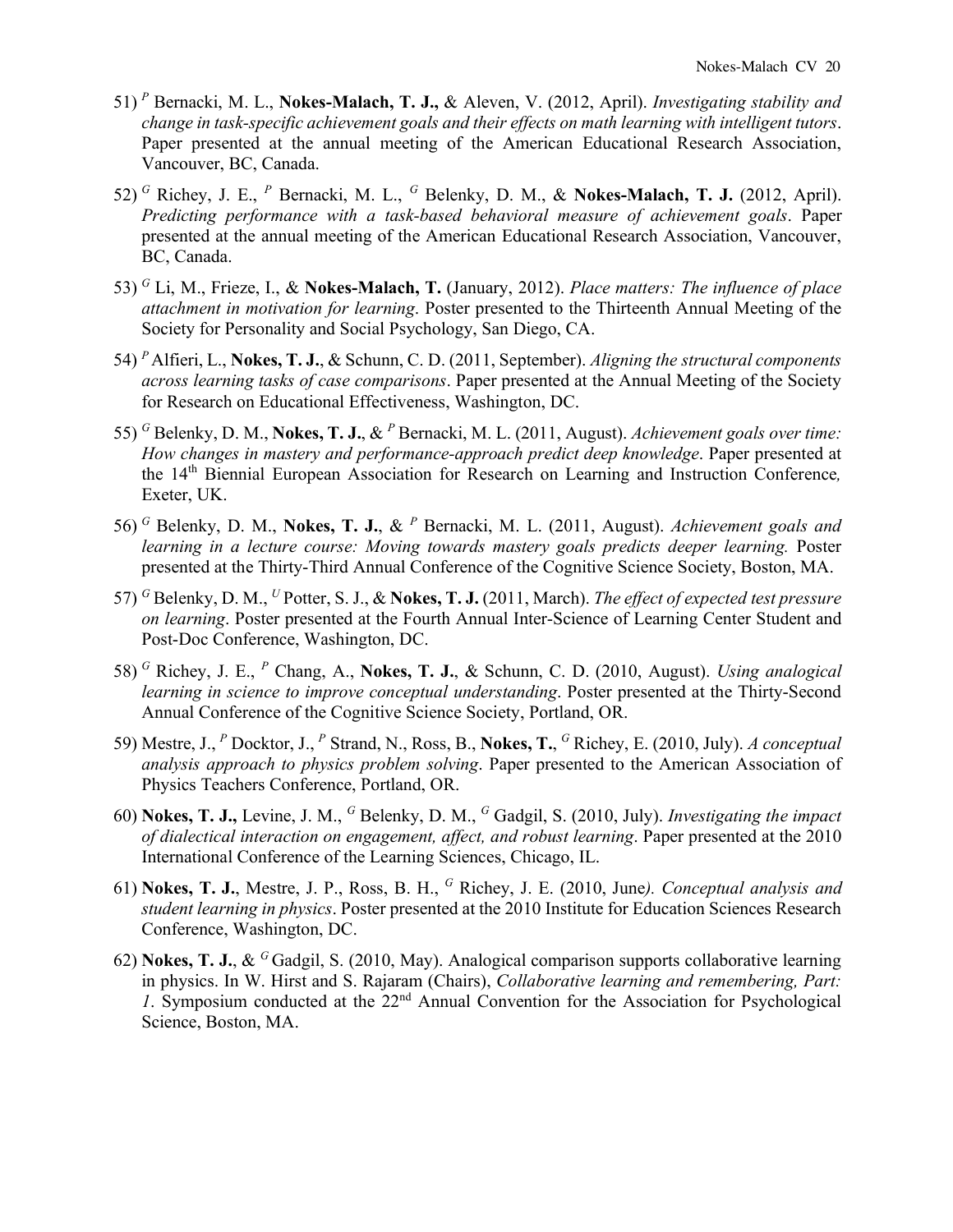- 63) **Nokes, T. J.**, Mestre, J., Ross, B. H., & *<sup>G</sup>*Richey, J. E. (2010, May). Conceptual analysis and student learning in physics. In C. L. O'Donnell and E. Albro (Chairs), *Solving problems in school: Concepts, procedures, and instruction to support learning*. Symposium conducted at the 22nd Annual Conference for the Association for Psychological Science, Boston, MA.
- 64) *<sup>G</sup>*Belenky, D. M., *<sup>G</sup>*Gadgil, S., **Nokes, T. J.**, & Levine, J. (2010, May). *Dialectical interaction, arousal, and learning*. Paper presented at the Third Annual Inter-Science of Learning Center Student and Post-Doc Conference, Boston, MA.
- 65) *<sup>G</sup>*Gadgil, S., *<sup>G</sup>*Belenky, D. M., **Nokes, T. J**., & Levine, J. (2010, May). *Assessing transfer in learning from dialectical interaction*. Poster presented at the Third Annual Inter-Science of Learning Center Student and Post-Doc Conference, Boston, MA.
- 66) Schunn, C. D., Merlino, J., Cromley, J., Massey, C., Newcombe, N., & **Nokes, T. J.** (2010, April). *Translational science of cognitive science in middle school science curricula*. Paper presented at the annual meeting of the American Educational Research Association, Denver, CO.
- 67) *<sup>G</sup>*Belenky, D. M., & **Nokes, T. J.** (2009, November). *How achievement goals and instructional activities interact to promote or hinder transfer of knowledge.* Poster presented at the 50<sup>th</sup> Annual Meeting of the Psychonomic Society, Boston, MA.
- 68) *<sup>P</sup>*Chang, A., *<sup>G</sup>*Strohm, E., **Nokes, T. J.**, & Schunn, C. D. (2009, November). *Using cognitive science to improve middle school science learning*. Poster presented at the 50<sup>th</sup> Annual Meeting of the Psychonomic Society, Boston, MA.
- 69) **Nokes, T. J.**, Ross, B. H., Mestre, J. P., *<sup>G</sup>*Strohm, E., *<sup>P</sup>* Brookes, D. T., & *<sup>G</sup>*Feil, A. (2009, November). *Conceptual analysis facilitates learning and transfer in both laboratory and classroom settings*. Poster presented at the 50th Annual Meeting of the Psychonomic Society, Boston, MA.
- 70) *<sup>P</sup>*Hausmann, R. G. M., **Nokes, T. J.**, VanLehn, K., & Gershman, S. (2009, July). *Revising models or filling gaps? The impact of prompting on self-explanation and robust learning*. Paper presented at the 13th Biennial European Association for Research on Learning and Instruction Conference, Amsterdam, The Netherlands.
- 71) Ross, B. H., Mestre, J. P., **Nokes, T. J.**, *<sup>P</sup>* Brookes, D. T., *<sup>G</sup>*Feil, A., & *<sup>G</sup>*Smith A. D. (2009, June). *Conceptual analysis and student learning in physics*. Poster presented at the 2009 Institute for Education Sciences Research Conference, Washington, DC.
- 72) **Nokes, T. J.**, Mestre, J. P., Ross, B. H., *<sup>G</sup>*Feil, A., *<sup>P</sup>* Brookes, D., & *<sup>G</sup>*Smith, A. (2009, April). *Conceptual analysis promotes learning and transfer in physics*. Poster presented at the annual meeting of the American Educational Research Association, San Diego, CA.
- 73) *<sup>G</sup>*Gadgil. S., & **Nokes, T. J.** (2009, February). *Analogical scaffolding in collaborative learning*. Poster presented at the Second Annual Inter-Science of Learning Center Student and Post-Doc Conference, Seattle, WA.
- 74) *<sup>P</sup>*Hausmann, R. G. M., & **Nokes, T. J.** (2009, February). *Evidence of transfer in a Physics 1 Course: An educational data-mining project*. Poster presented at the Second Annual Inter-Science of Learning Center Student and Post-Doc Conference, Seattle, WA.
- 75) *<sup>G</sup>*Belenky, D. M., & **Nokes, T. J.** (2008, November). *Interest and depth of processing: Examining the role of metacognitive prompts in learning.* Poster presented at the 49<sup>th</sup> Annual Meeting of the Psychonomic Society, Chicago, IL.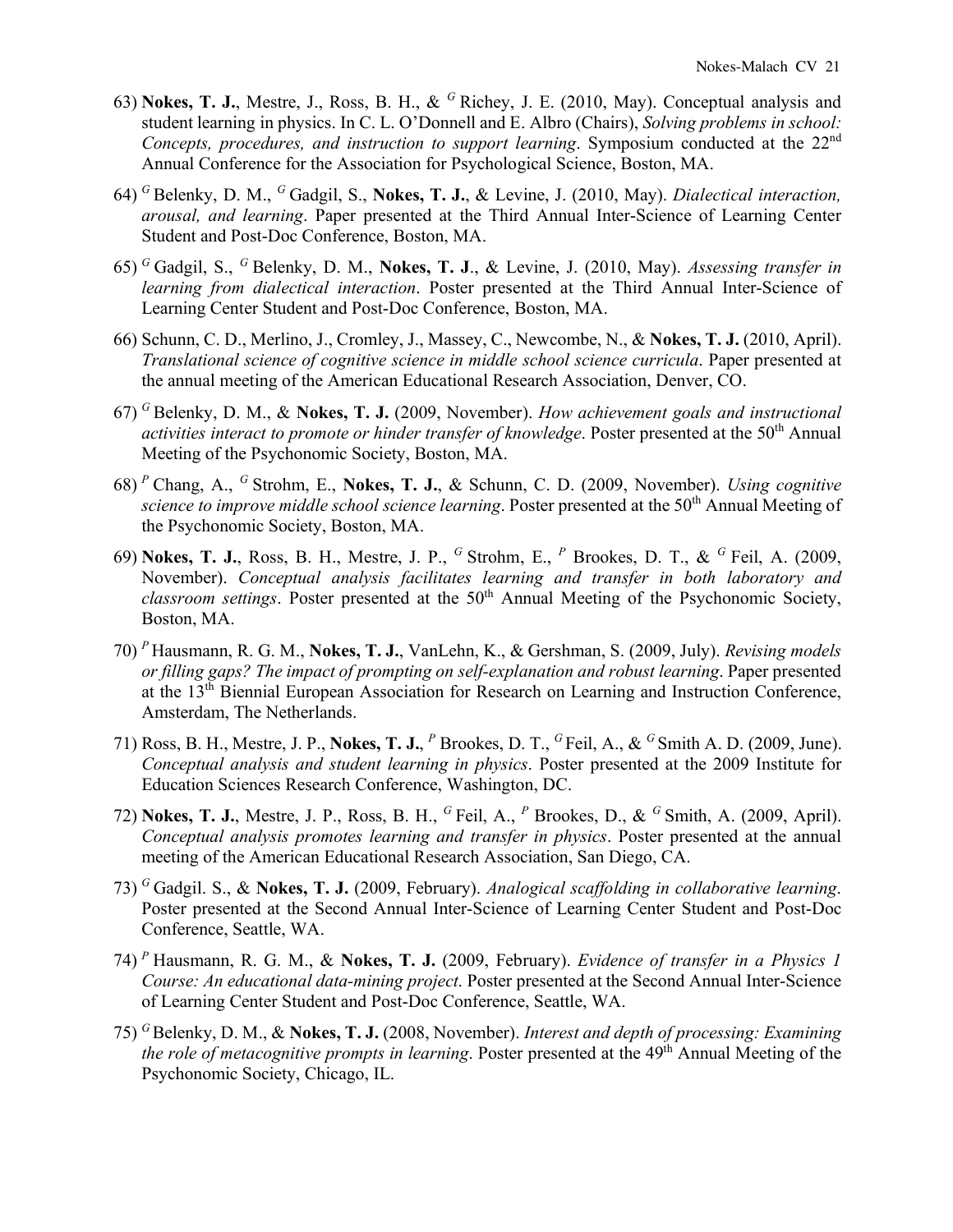- 76) *<sup>G</sup>*Belenky, D. M., & **Nokes, T. J.** (2008, November). *Use of metacognitive prompts and manipulatives promotes learning and transfer*. Poster presented at the Purdue Winer Memorial Lectures: New Perspectives in Human Problem Solving, West Lafayette, IN.
- 77) *<sup>G</sup>*Belenky, D. M., & **Nokes, T. J.** (2008, July). *The effect of concrete and abstract manipulatives on efficient and innovative learning*. Poster presented at the Thirtieth Annual Conference of the Cognitive Science Society, Washington, DC.
- 78) **Nokes, T. J.**, VanLehn, K., & <sup>G</sup>Belenky, D. M. (2008, July). *Coordinating principles and examples through analogy and explanation*. Poster presented at the Thirtieth Annual Conference of the Cognitive Science Society, Washington, DC.
- 79) Mestre, J. P., Ross, B. H., **Nokes, T. J.**, *<sup>P</sup>*Brookes, D., & *<sup>G</sup>* Feil, A. (2008, June). *Conceptual analysis and student learning in physics*. Poster presented to the 2008 Institute for Education Sciences Research Conference, Washington, DC.
- 80) **Nokes, T. J.** (2008, February). *Professional development: Job hunting* (with Natasha Tokowicz). Workshop given at the First Annual Inter-Science of Learning Center Student and Post-Doc Conference, Pittsburgh, PA.
- 81) **Nokes, T. J.**, & Ross, B. R. (2007, August). *Near-miss versus surface-different comparisons in analogical learning and generalization*. Poster presented at the Twenty-Ninth Annual Conference of the Cognitive Science Society, Nashville, TN.
- 82) Meade, M. L., **Nokes, T. J.**, & Morrow, D. G. (2006, November). *The role of expertise in collaborative memory*. Poster presented at the 47<sup>th</sup> Annual Meeting of the Psychonomic Society, Houston, TX.
- 83) Morrow, D. G., Meade, M. L., **Nokes, T. J.**, & Stine-Morrow, E. A. L. (2006, August). *Expertise predicts collaborative success on memory and problem solving tasks*. Paper presented at the American Psychological Association's Annual Convention, New Orleans, LA.
- 84) **Nokes, T. J.**, Meade, M. L., Morrow, D. G., & Stine-Morrow, E. A. L. (2006, July). *Investigating the effect of domain knowledge on collaborative problem solving*. Poster presented at the Twenty-Eighth Annual Conference of the Cognitive Science Society, Vancouver, BC, Canada.
- 85) **Nokes, T. J.** (2005, November). *Transfer of training for cognitive skills: An investigation of usespecificity*. Poster presented at the 46<sup>th</sup> Annual Meeting of the Psychonomic Society, Toronto, ON, Canada.
- 86) **Nokes, T. J.** (2005, May). *Knowledge transfer: An investigation into the adaptive shifting hypothesis*. Paper presented at the Seventy-Seventh Annual Meeting of the Midwestern Psychological Association, Chicago, IL.
- 87) **Nokes, T. J.**, & Ohlsson, S. (2003, May). *Comparing practice to instruction in learning complex concepts: What is learned and where does it transfer?* Poster presented at the 15<sup>th</sup> Annual Convention of the American Psychological Society, Atlanta, GA.
- 88) Ash, I. K., & **Nokes, T. J.**, (2003, May). *Does attention matter for implicit learning?* Paper presented at the Seventy-Fifth Annual Meeting of the Midwestern Psychological Association, Chicago, IL.
- 89) **Nokes, T. J.**, Ohlsson, S., & Corrigan-Halpern, A. (2002, August). *Learning by analogy versus learning by instruction: Same knowledge, different representations*. Paper presented at the Eighth Annual ACT-R Workshop, Carnegie Mellon University, Pittsburgh, PA.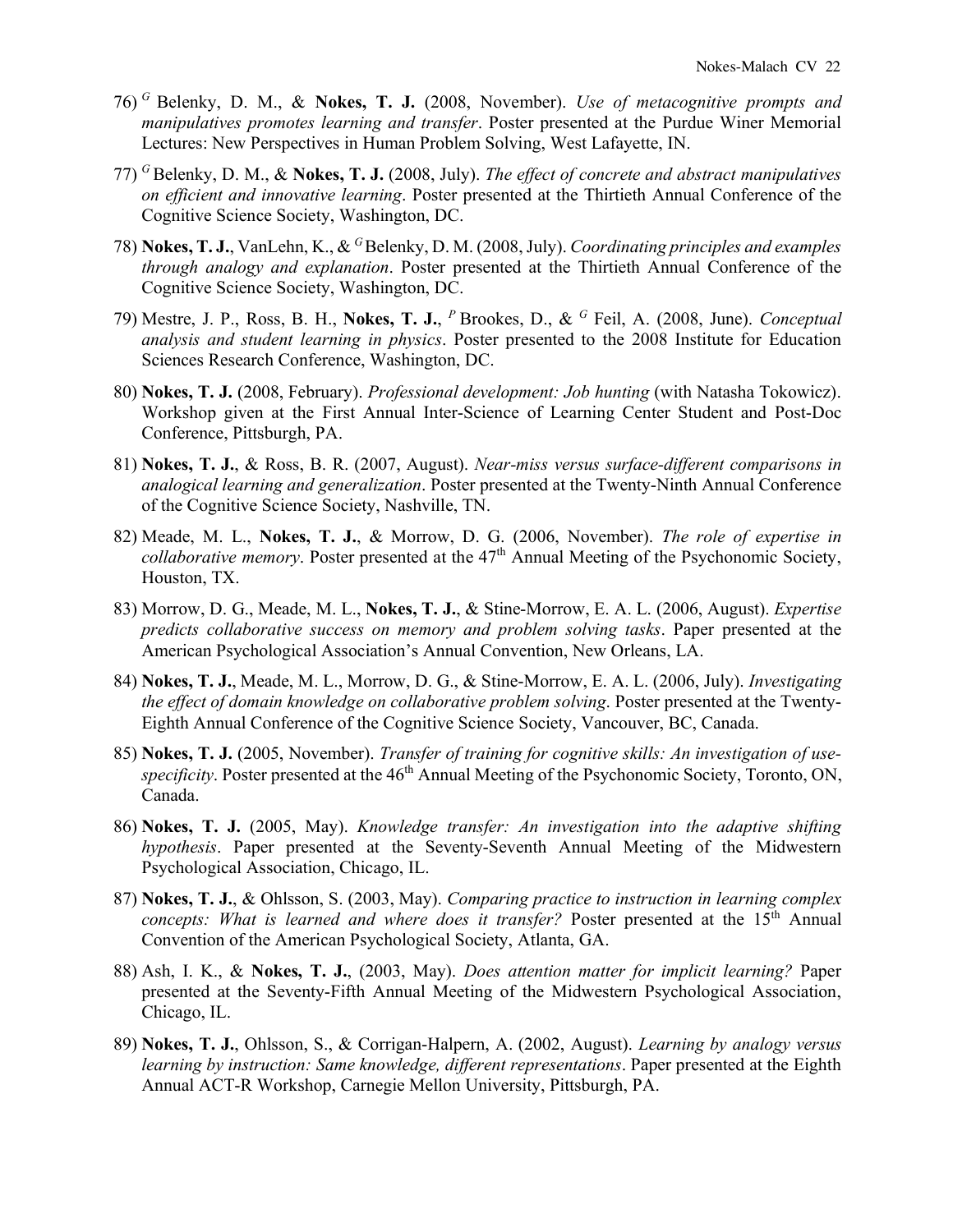- 90) **Nokes, T. J.**, & Ohlsson, S. (2002, May). *The effect of schema articulation vs. schema detection on concept acquisition and problem solving performance*. Paper presented at the Seventy-Fourth Annual Meeting of the Midwestern Psychological Association, Chicago, IL.
- 91) **Nokes, T. J.**, & Ash, I. K. (2002, May). *An examination of the role of attentional focus in implicit learning*. Paper presented at the Seventy-Fourth Annual Meeting of the Midwestern Psychological Association, Chicago, IL.
- 92) Ohlsson, S., Kershaw, T., **Nokes, T.**, Orr, M., & Halpern, A. (2002, January). *Creating novel knowledge structures: Knowledge and practice in abstraction, feedback, insight, and perception*. Poster presented at the UIC Poster Fair for Learning, Teaching, Technology & Teacher Development, Chicago, IL.
- 93) **Nokes, T. J.**, & Ohlsson, S. (2001, May). *An investigation into the effect of implicit vs. analogical training on problem solving performance*. Paper presented at the Seventy-Third Annual Meeting of the Midwestern Psychological Association, Chicago, IL.
- 94) Cupal, J., Gonzalez-Marquez, M., & **Nokes, T. J.** (2000, July). *A neural network for learning to use "integral" versus "non-integral" verbs in Spanish sentences*. Paper presented at the Santa Fe Institute Student Paper Symposia, Santa Fe, NM.
- 95) **Nokes, T. J.**, & Ohlsson, S. (2000, May). *Implicit learning and its effect on deliberate problem solving: Transfer of abstract or domain specific knowledge?* Paper presented at the Seventy-Second Annual Meeting of the Midwestern Psychological Association, Chicago, IL.
- 96) **Nokes, T. J.**, Halpern, A. D., & Ohlsson S. (1999, August). *Implicit learning and deliberate problem solving: What is the connection?* Poster presented at the Twenty-First Annual Conference of the Cognitive Science Society, Vancouver, BC, Canada.
- 97) Aks, D. J., **Nokes, T.**, Sprott, J. C., & Keane, E. (1998, November). *Resolving perceptual ambiguity in the necker cube: A dynamical systems approach.* Paper presented at the 39<sup>th</sup> Annual Meeting of the Psychonomic Society, Dallas, TX.
- 98) Aks, D. J., **Nokes, T.**, Sprott, J. C., & Keane, E. (1998, August). *Resolving perceptual ambiguity in the necker cube: A dynamical systems approach*. Paper presented at The Society for Chaos Theory in Psychology & Life Sciences Eighth Annual International Conference, Boston, MA.

## **WORKSHOPS** (External)

- 1) **Nokes-Malach, T.,** Kalender, Z., Binning, K., & Singh, C. (2019, July). *Using social psychological interventions to make STEM classrooms inclusive and improve learning*. Workshop given at the Annual Physics Education Research Conference, Provo, UT.
- 2) Marshman, E., Kalender, Z., **Nokes-Malach, T.,** Binning, K., & Singh, C. (2018, July). *Using social psychological interventions to improve learning of all students*. Workshop given at the summer meeting of the American Association for Physics Teachers Conference, Washington, DC.

#### **WORKSHOPS** (Internal)

- 1) **Nokes-Malach, T. J.** (2019, December). *Lunch and learn – identity*. Workshop given to the Cognitive Psychology Brown Bag.
- 2) **Nokes-Malach, T. J.** (2019, October). *Strategies to enhance learning and motivation based on principles of cognitive science*. Swanson School's Engineering Academic Resource Center's Workshop Series.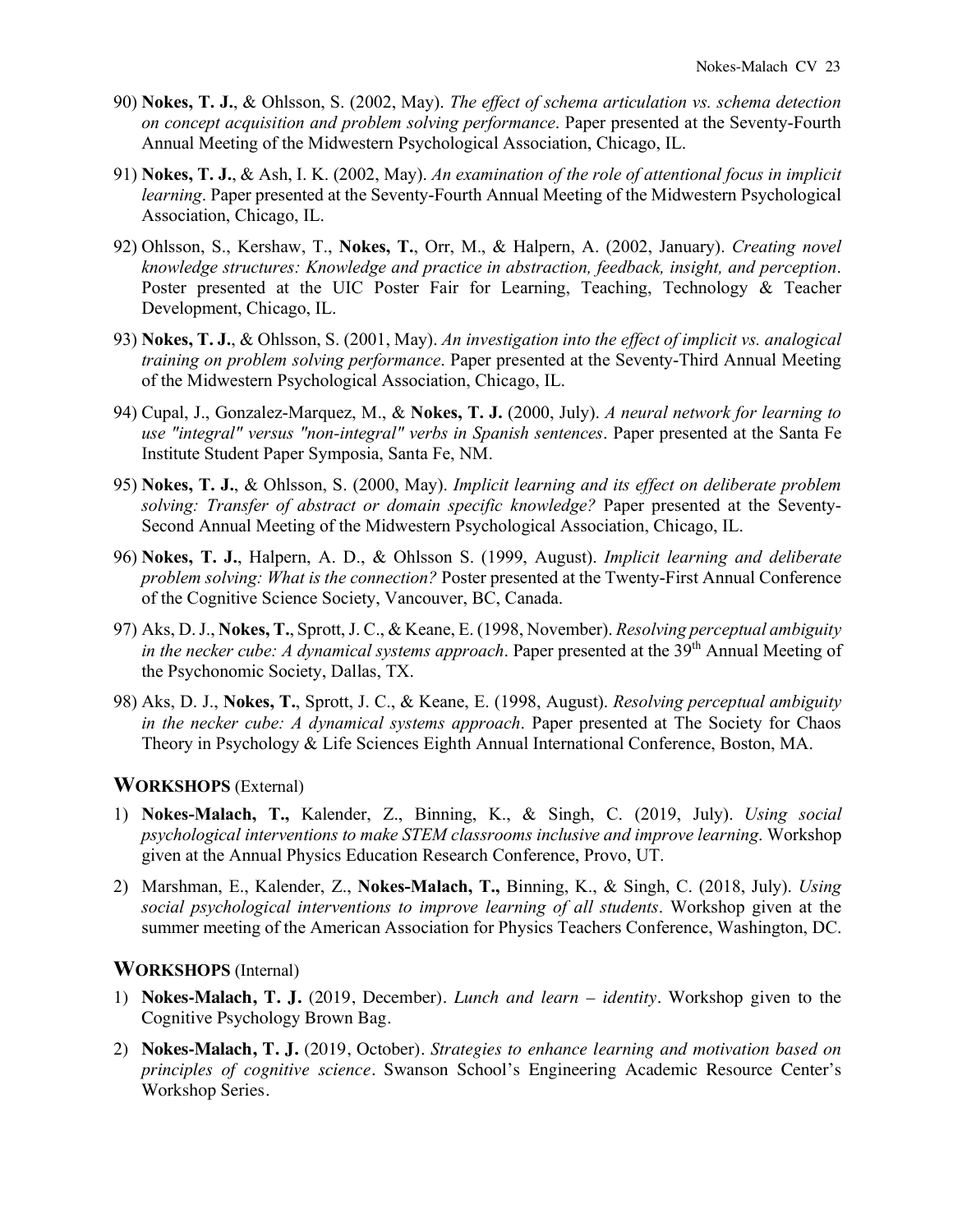- 3) **Nokes-Malach, T. J.**, Kalender, Y., Marshman, E., Schunn, S., Binning, K., & Singh, C. (2019, July). *Using social psychological interventions to make STEM classrooms inclusive and improve learning*. Workshop given to the Discipline-Based Science Education Research Center.
- 4) **Nokes-Malach, T. J.** (2019, March; 2018, October) *Study smarter, not harder with strategies supported by cognitive science*. Swanson School's Engineering Academic Resource Center's Workshop Series.
- 5) **Nokes-Malach, T. J.** (2018, March, February; 2014, February). *Study smarter, not harder with strategies supported by cognitive science*. Arts & Sciences Academic Resource Center's Workshop Series.

# **TEACHING EXPERIENCE**

#### *University of Pittsburgh*

- PSY 0005: *Introduction to Cognitive Science (2)* - Fall, 2010; Fall, 2012
- PSY 420/421/422: *Cognitive Psychology (15)* - Fall, 2007; Spring, 2008; Fall, 2009; Spring 2010; Fall 2011; Spring 2013; Fall 2013; Spring 2015; Fall 2015; Spring 2016; Fall 2016; Spring 2018; Fall 2018; Spring 2019; Spring 2020; Fall 2020
- PSY 2476: *Topics in Cognitive Psychology: Brown Bag Series, Coordinator (7) -* Spring, 2010; Fall, 2010; Spring, 2011; Fall, 2012; Spring, 2013; Fall, 2013; Spring, 2014
- PSY 2476: *Topics in Cognitive Psychology: Knowledge Transfer (4)* - Fall, 2008; Fall 2011; Fall 2015; Spring 2018
- PSY 2476: *Topics in Cognitive Psychology: Learning and Motivation (2)* - Spring, 2011; Spring 2017
- PSY 2476: *Topics in Cognitive Psychology: Metacognition (1)* - Spring, 2014

## *Network of Academic Programs in the Learning Sciences (NAPLeS)*

• Webinar – Situative Cognition (w/ James Greeno, March  $4^*$ , Spring 2014)

## *LearnLab Summer School*

• InVivo Track Instructor, Summer, 2009, 2013, 2014

#### *University of Illinois at Urbana-Champaign*

• PSYCH 523: *Problem Solving & Cognitive Skill Acquisition* - Spring, 2006

## *University of Illinois at Chicago*

- PSCH 320: *Developmental Psychology* - Co-taught with Andrew Corrigan-Halpern, Summer, 2004 - Co-taught with Trina Kershaw, Summer, 2003
- PSCH 343: *Statistics in Psychological Science* - Spring, 2002

## **POSTDOCTORAL MENTORING**

## *Alumni*

- Louis Alfieri (Learning Scientist at Robomatter)
- Matthew L. Bernacki (Assistant Professor of Learning Sciences, University of North Carolina at Chapel Hill)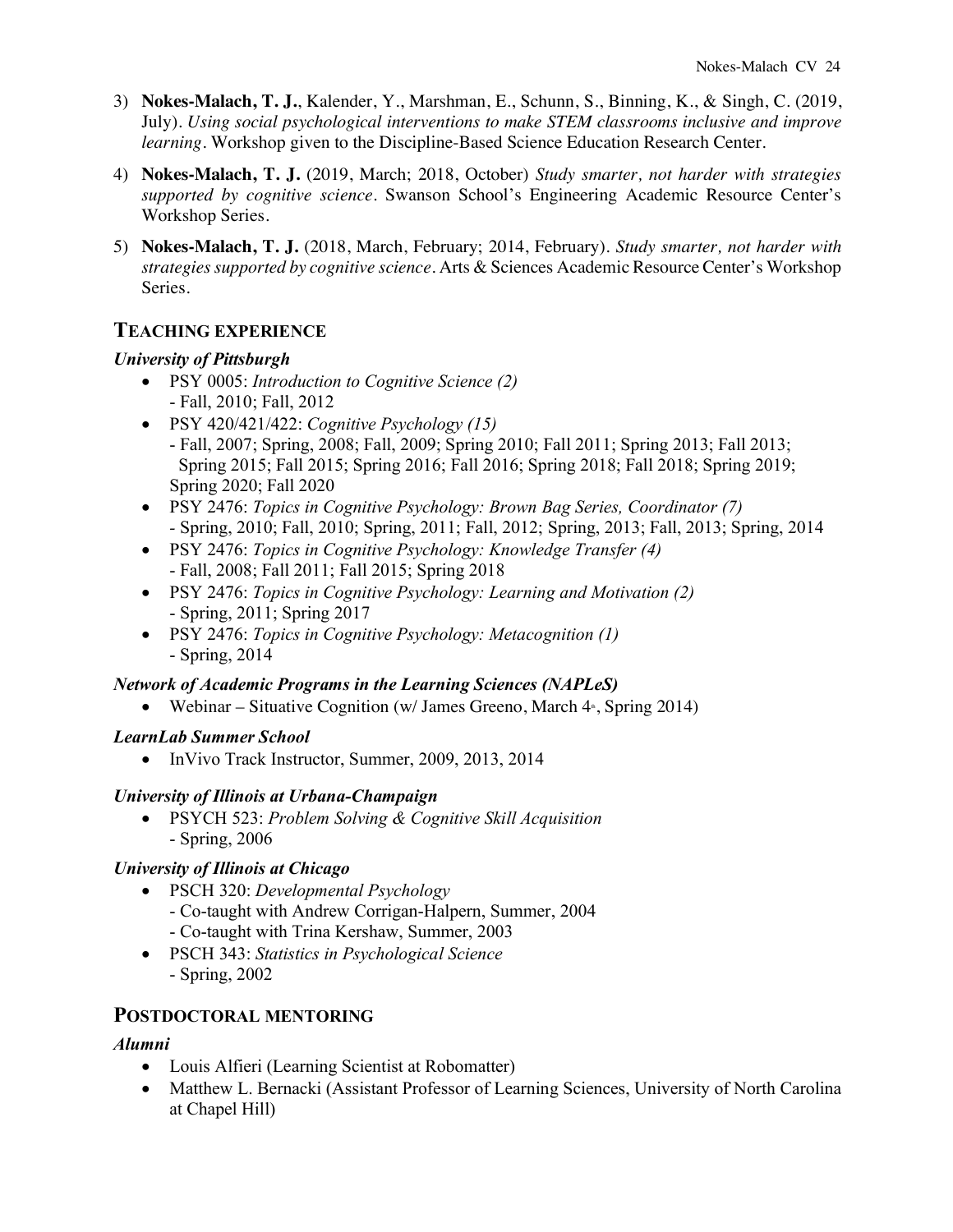- Alicia Chang (User design at Google)
- Robert G. M. Hausmann (Cognitive Scientist at Carnegie Learning)
- Eric Kuo (Assistant Professor of Physics, University of Illinois at Champaign-Urbana)
- Emily Marshman (Assistant Professor of Physics, Community College of Allegheny County)

## **GRADUATE STUDENT MENTORING**

#### *Current*

- Kelly K. Boden  $(5<sup>th</sup>$  year)
- Nabila Jamal-Orozco  $(5<sup>th</sup>)$
- Sara Jaramillo ( $1<sup>st</sup>$  year, co-advisor w/ Ben Rottman)
- Quentin King-Shepard  $(2<sup>nd</sup>$  year)
- Avital Pelakh  $(1<sup>st</sup>$  year)

## *Alumni*

- Brendan Barstow, MA (Research Specialist at Pitt)
- Daniel M. Belenky, PhD (Director of Student Success and Retention at Pearson)
- Soniya Gadgil, PhD (Senior Design Researcher at Microsoft)
- Yasemin Kalender, PhD (Postdoc at Cornell University)
- J. Elizabeth Richey, PhD (Project Scientist at Carnegie Mellon University)
- Cristina Zepeda, PhD (Postdoc at Washington University in St. Louis)

# **STUDENT COMMITTEES**

## *University of Pittsburgh*

- *Dietrich School of Arts and Sciences*
	- o *Psychology*
		- Cognitive
			- Barstow, Brendan (Mentoring, MA Thesis)
			- Bathgate, Meghan (Mentoring; Specialty Exam, Dissertation)
			- Belenky, Daniel (Mentoring; MA Thesis Chair; Specialty Exam; Dissertation Chair)
			- Bernstein, Deborah (Specialty Exam; Dissertation)
			- Boden, Kelly (Mentoring; MA Thesis Chair; Specialty Exam)
			- Braham, Emily (Dissertation)
			- Buckser, Rae (Mentoring)
			- Caddick, Zac (Mentoring; MA Thesis)
			- Chan, Joel (Mentoring; MA Thesis; Specialty Exam; Dissertation)
			- Colvin, Michelle (Mentoring)
			- Derringer, Cory (Mentoring; MA Thesis; Specialty Exam; Dissertation)
			- Duong, Shirley (Mentoring)
			- Gadgil, Soniya (Mentoring; MA Thesis Chair; Specialty Exam; Dissertation Chair)
			- Gebremedhen, Nadait (Mentoring)
			- Harris, Lindsay (Mentoring)
			- Jang, JooYoung (Mentoring; MA Thesis; Specialty Exam; Dissertation)
			- Jamal-Orozco, Nabila (Mentoring; MA Thesis Chair)
			- King-Shepard, Quentin (Mentoring)
			- Liu, Allison (Mentoring; MA Thesis; Specialty Exam)
			- Nicole Lobo (Mentoring)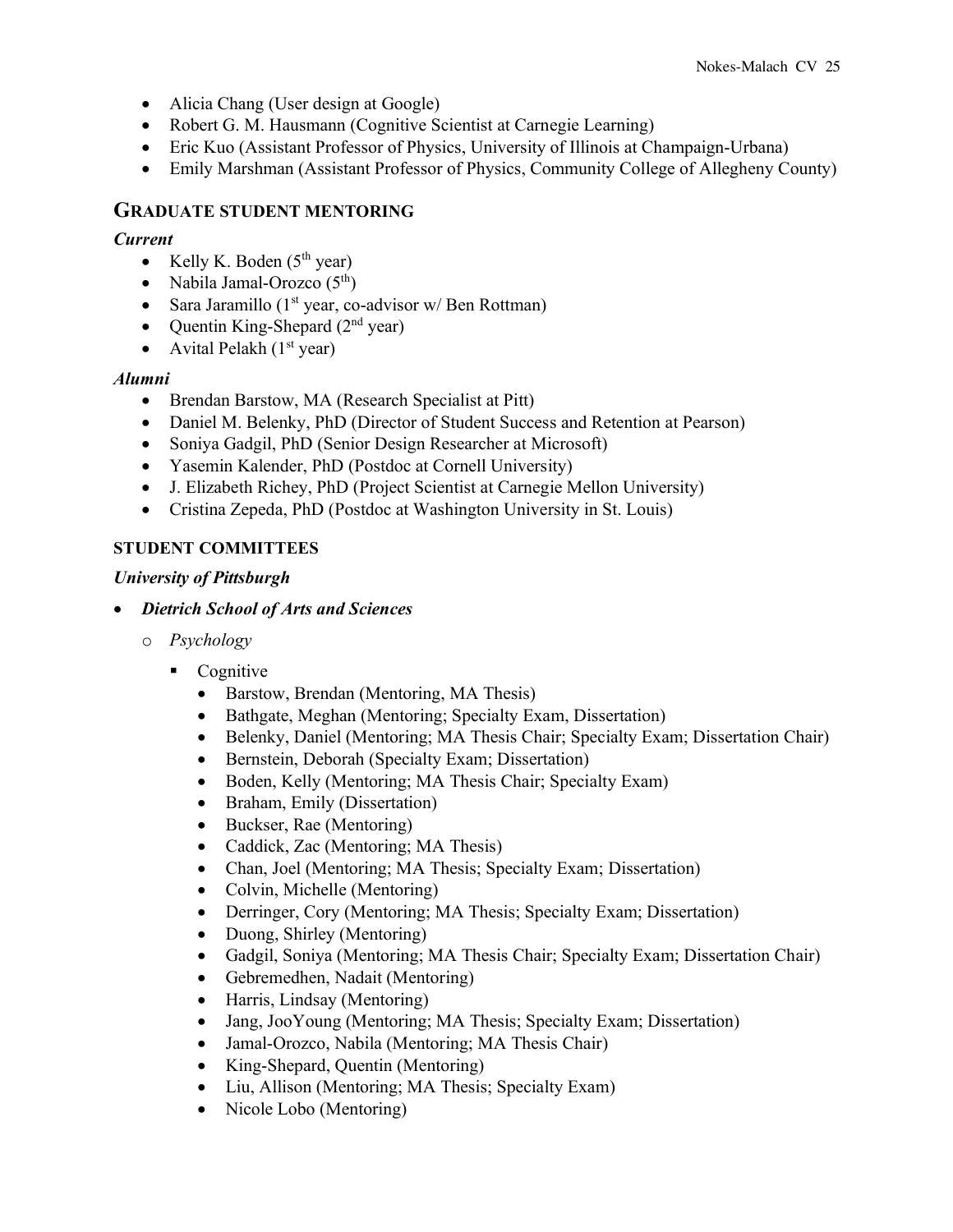- Palmquist, Sasha (Dissertation)
- Patchan, Melissa (Mentoring; Comprehensive Exam; Dissertation)
- Richey, Elizabeth (Mentoring; MA Thesis Chair; Specialty Exam, Dissertation Chair)
- Silver, Alex (MA Thesis)
- Soo, Kevin (Mentoring, MA Thesis; Dissertation)
- Tremel, Joshua (Dissertation)
- Wong, Tsunhin (Mentoring; MA Thesis)
- Zepeda, Cristina (Mentoring; MA Thesis Chair; Specialty Exam, Dissertation Chair)
- Developmental
	- Henry, Daphne (Specialty Exam)
	- Koury, Amanda (Specialty Exam)
- Social
	- Alexander, Kira (Dissertation)
	- Chen, Susie (MA Thesis)
- Individualized
	- Li, ManYu (Mentoring; MA Thesis; Dissertation)

# • *School of Health and Rehabilitation Sciences*

- o *Communication Sciences and Disorders*
	- Cavanaugh, Robert (Specialty Exam)
	- Hayes, Becca (Dissertation)
	- Meigh, Kimberly (Specialty Exam; Dissertation)
- *School of Education*
	- o *Learning Sciences and Policy* 
		- Hecht, Marijke (Milestones 1 and 2)
		- Quintana, Rafael (Milestone 1)
		- Schuchardt, Anita (Milestone 4 Dissertation)
		- Walsh, Marguerite (Milestone 4 Dissertation)
	- o *Applied Developmental Psychology*
		- Sung, Hannah (Dissertation)

## **Carnegie Mellon University**

- *School of Computer Science*
	- o *Human Computer Interaction Institute*
		- Long, Yajin (Dissertation)
- *Humanities and Social Sciences*
	- o *Psychology*
		- Anita Delahay (Dissertation)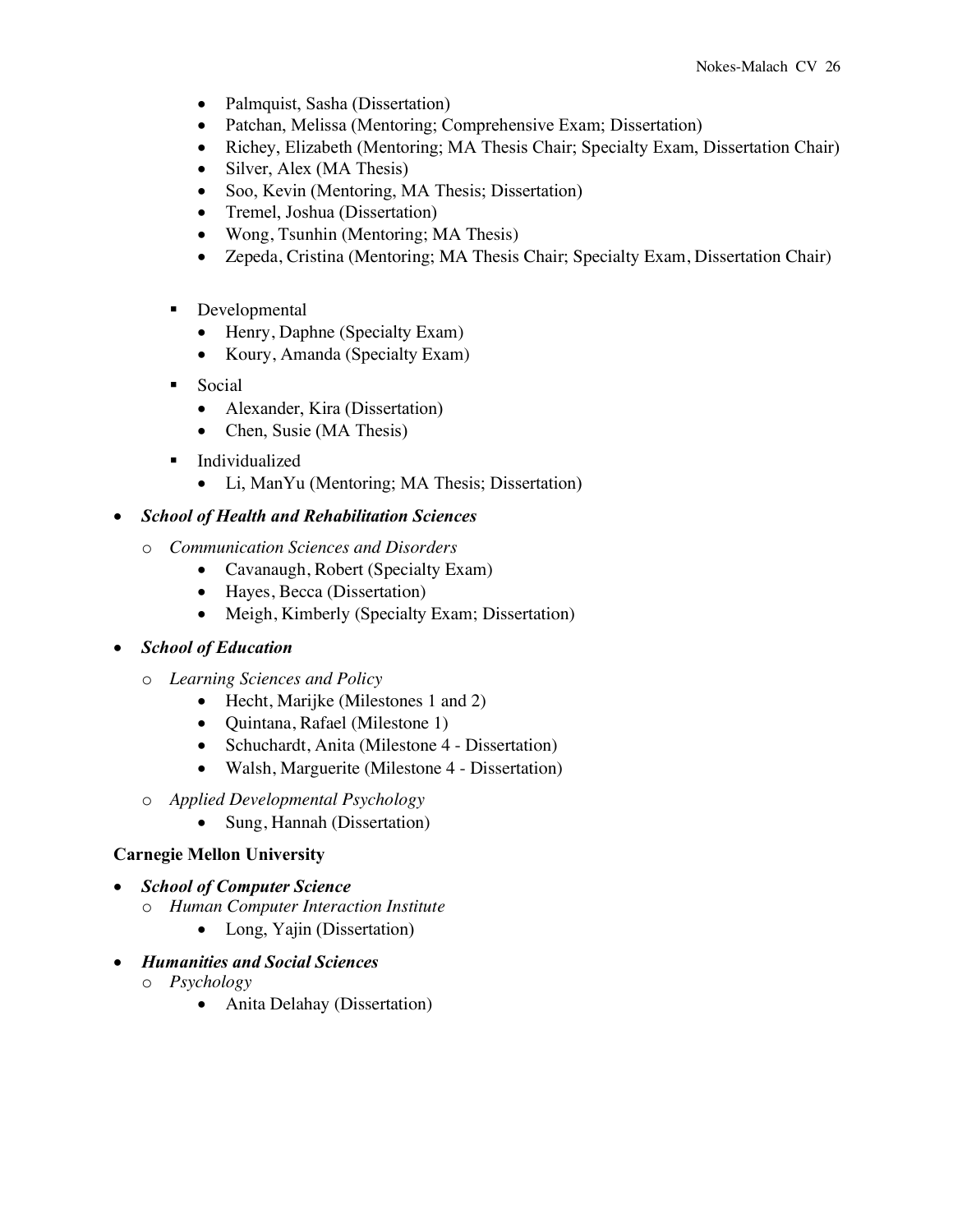#### **POST-BACCULARATE MENTORING (Hot Metal Bridge Program)**

- King-Shepard, Quentin, 2018-2019
- Weaver, Alexandria, 2017-2018
- Jamal-Orozco, Nabila, 2015-2016
- Zepeda, Cristina, 2011-2012

#### **UNDERGRADUATE STUDENT MENTORING**

#### *University of Pittsburgh*

*Honors Thesis Committees* (14); <sup>†</sup> indicates served as the primary advisor

• Caroline Altaras • Jennifer Bracken • Merete Chaplin<sup>†</sup> • Cassie Chew • Kara Cohen<sup>†</sup> • Emily Diamond • Amanda Ferrara† • Tessa Lewis-Whitson† • Karen Garelik • Sam Potter† • Gaby Russo† • Ori Tamir • Aleza Wallace† • Macejka Wyatt •

*First Experiences in Research Students (12)*

• Lauren Baff • Alex Dowels • Margaret Kelly • Timothy Lee • Alex Harshberger • Ahn Huynh • Nicholas Moellers • Kyrstin Moltner • Nick Oh • Catherine Park • Aleza Wallace • Emma Vogan

#### *Research Assistants (59)*

• Dinya Aboud • Jeremy Addison • Amy Adelman • Caroline Altaras • Mike Ansell • Jordann Antoan • Ranem Atia • Merete Chaplin • Max Chiu • Alyssa Chomitzky • Kara Cohen • Sean Cooper • Hannah DeCleene • Evan Devitry • Christine Ebdlahad • Morgan Endlein • Morgan Everett • Amanda Ferrara • Michelle Francis • Stephen Grivnow • Eliza Gilpin • Julia Glick • Alicia Heim • Sarah Honsaker • Christina Hlutkowsky • Alessandra Karam • Jonas Kerner • Alex Kunisky • Adrienne Lee • Tessa Lewis-Whitson • Keely Lombardi • Kylene Lovell • Jing Liu • Max Lichtenstein • Diksha Mishra • Alex Matrolonardo • Connor McGrath • Darren Pifer • Sam Potter • Austin Rosenkrans • Ava Salimnejad • Kristen Sawl • Emily Schimdt • Spencer Schimdt • Julianna Sincavage • Madeline Sharmat • Amanda Sheller • Courtney Stein • Douglas Stouch • Alyssa Thatcher • Kayla Tupper • Breanna Walbaum • Tatum Walker • Linnea Warren • Emily Wenz • Nolan Weinlader • Mark Wertz • Christopher Wiltrout • Qingqing Yang •

*Paid Summer Interns, Funded through the LearnLab (7), Funded through LRDC (3)*

• Aliya Blackwood (Carnegie Mellon University) • Greg Cox (University of Maryland) • Fred Diego (Indiana University) • Corinne Green (The University of Houston) • Emily Greenwood (University of Chicago) • Norah Hass (Norte Dame) • Nicole Nunez (University at Albany, SUNY) • Anne Partika (The College of Wooster) • Kelly Rivers (Carnegie Mellon University) • Bryan Tapia (Cal-Poly Pomona) •

#### *Teaching Assistants (51)*

• Maham Ahmed • Toyin Ajayi • Ryann Bailey • Andrew Belko • Victoria Bittone • Margaret Boldry • Amanda Braniecki • Courtney Brown • Chi Bui • James Burke • Merete Chaplin • Elizabeth DeFazio • Twany Duliba • Elisabeth Estes • Morgan Everett • Emily Faust • Christina Fasolas • Lindsey Gorman • Ashley Griffin • Andrew Grimes • Heather Jackson • Lauren Kraft • Rachel Haak • Rachel Hines • Gwen Hoeffgen • Amanda Hopcroft • Alessandra Karam • Erin Karahuta • Monica Kim • Emily Kosenske • Rosemary Li • Jenny Ly • Jessica Nederlanden • Paige Ottaviano • Chelsea Proulx • David Raboy • Angela Ranelli • Reena Shepard • Austin Rosenkrans • Mark Ruffalo • Victoria Scott • Haley Shuford • Brandon Sibbach • Alexa Smith • Ashley Starry • Rachel Tang • Tania Vas • Emory Verstraete • Emily Wenz • Nicole Willis • Sarah Witter •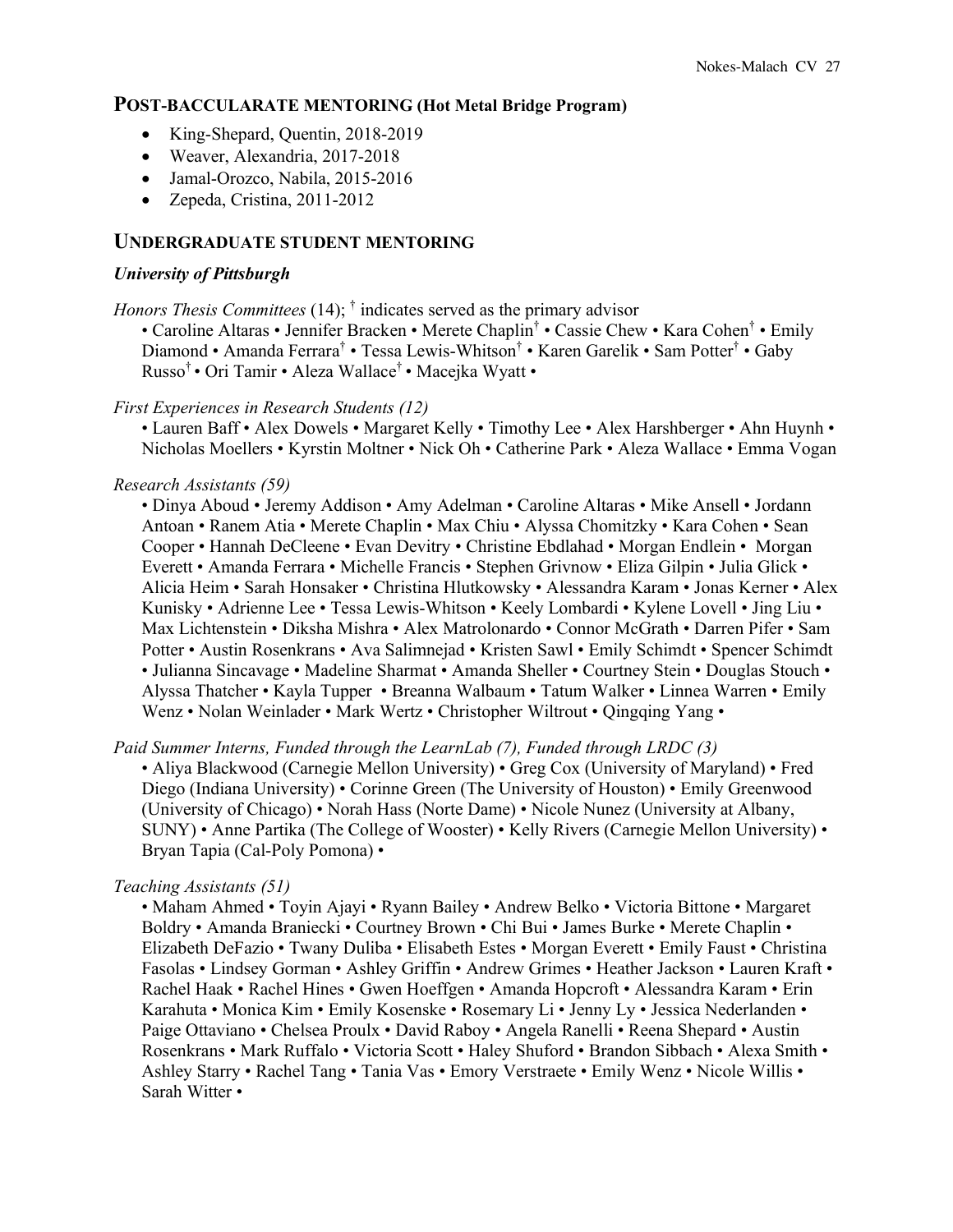#### *University of Illinois*

• I supervised a total of 27 undergraduates in directed research (16 students for one semester and 11 students for two).

## **SERVICE**

#### **REVIEWING**

#### *Journals*

- Editorial Boards:
	- o *Journal of Experimental Psychology: Applied (*2016*-*present*)*
	- o *Journal of Educational Psychology* (2016-2018)
- Ad hoc Reviewer for 25 Journals

(1) *American Journal of Psychology*; (2) *Cognitive Science*; (3) *Cognition*; (4) *Cognition and Instruction*; (5) *Current Directions in Psychological Science*; (6) *Educational Psychology*; (7) *Educational Psychologist*; (8) *Educational Psychology Review*; (9) *Group Processes & Intergroup Relations*; (10) *Human Factors*; (11) *Instructional Science*; (12) *Learning and Instruction*; (13) *The Journal of Experimental Education*; (14) *Journal of Educational Psychology*; (15) *Journal of Experimental Psychology: Applied*; (16) *Journal of Experimental Psychology: General*; (17) *Journal of Experimental Psychology: Learning, Memory, and Cognition;* (18) *The Journal of Genetic Psychology*; (19) *The Journal of Problem Solving*; (20) *International Electronic Journal of Elementary Education*; (21) *International Journal of Creativity and Problem Solving*; (22) *Learning and Individual Differences*; (23) *Memory & Cognition*; (24) *Physical Review Special Topics – Physics Education Research*; (25) *Psychonomic Bulletin and Review (PB&R)*

## *Books*

• *Variation in Working Memory* (Eds., A. R. Conway, C. Jarrold, M. J. Kane, A. Miyake, and J. N. Towse)

## *Conferences*

- (1) American Educational Research Association's Annual Meeting, (2) American Psychological Society Student Caucus; (3) Cognitive Science Society's Annual Conference; (4) International Conference of the Learning Sciences; (5) Physics Education Research Conference; (6) Society for Research on Educational Effectiveness
- Sixth International Workshop on Advanced Learning Sciences Program Committee, 2018
- Cognitive Science Conference Program Committee; Meta-Reviewer (coordinating reviews and making editorial recommendations on approx. 6-9 papers per year), 2010-2015
- Program Committee Member and Reviewer for the Workshop on Non-cognitive Factors  $\&$ Personalization for Adaptive Learning, Education Data Mining Conference, 2014
- Cognitive Science Conference Committee Member for Modeling Tutorials, 2004

## *Universities*

• *External Review Committee of the Social Sciences of the Minerva Schools at KGI, 2020* - Chaired the committee and reviewed the Social Sciences Major curriculum and tracks in Economics, Political Science, and Psychology

#### *Grants*

- Reviewer for the Spencer Foundation, 2020
- Reviewer for National Science Foundation, Education and Human Resources (EHR), 2019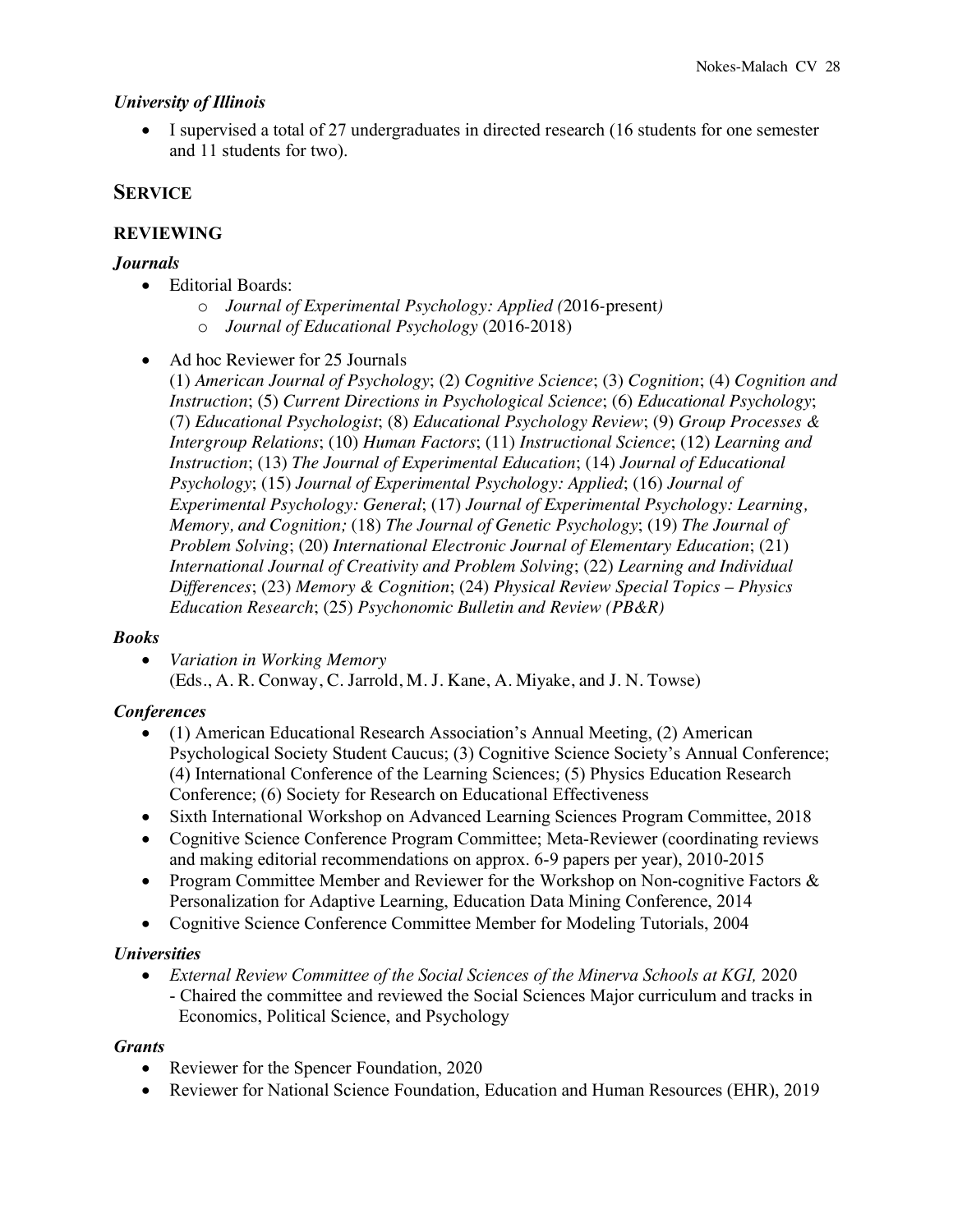- Reviewer for Swiss National Science Foundation, 2018
- Reviewer for the Austria Science Fund, 2014, 2016
- Reviewer for the Social Sciences and Humanities Research Council of Canada, 2015
- Reviewer for the National Science Foundation, Social and Economic Sciences (SES), 2015
- Invited to Review for the U.S.-Israel Binational Science Foundation

# **COMMUNITY**

#### *Psychonomic Society*

• Member of the *Task Force on Racial Discrimination*, 2020-present

#### *National Advisory Boards*

- Advisory Committee Member for the IES funded project "*Enhancing undergraduate STEM education by integrating mobile learning technologies with Natural Language Processing*" by Dr. Muhsin Menekse at Purdue University, 2018-present.
- Advisory Committee Member for the NSF project *"Developing Crosscutting Concepts in STEM with Simulation Theaters of Embodied Learning"* by Dr. Robb Lindgren at the University of Illinois at Urbana-Champaign, 2014-2018.

## *Regional*

- Member of the Diversity Committee for the LearnLab, 2012-2016
- Member of the Executive Committee for the LearnLab, 2008-2016
- Motivation and Metacognition Co-Chair for the LearnLab, 2009-2016
- Junior Faculty Representative to the Executive Committee for the LearnLab, 2007-2009

#### *University of Pittsburgh*

- *Dietrich School of Arts and Sciences*
	- o Reviewer for Provost Grants programs, 2018, 2020
	- o Member of the Tenure Council, 2017, 2018
	- o Member of Conflict of Interest Committee, 2016
	- o Member of the Mellon Fellowship Selection Committee, 2013

#### *Psychology*

- o Chair of the Cognitive Program, 2018-present
- o Member of the Executive Committee, 2018-present
- o Member of the Graduate Education Committee, 2018-present
- o Member of the Psychology Teaching Evaluation Project, 2017-present
- o Member of P&T Committee, 2020
- o Chair of P&T Committee, 2017, 2019 (Co-Chaired w/ Tessa Warren)
- o Graduate Student Admissions Committee, 2007, 2009, 2011-2012, 2016, 2018-2019
- o Faculty Search Committee Member, 2010, 2012, 2013, 2018
- o Member of the Advising Review Committee, 2016-2017
- o Member of the Honors Education Committee, 2015-2016
- o Chair of the Dept. Institutional Review Board (IRB) Committee, 2015-2016
- o Co-Chair of the Tim Post Award Committee, 2014, 2015, 2016
- o Member of the Undergraduate Education Committee (UEC), 2009-2013
- o Member of the Colloquium Committee, 2009-2012
- o Member of the Tim Post Award Committee, 2007
- o Sloan Fellowship Committee, 2007
- *School of Education*